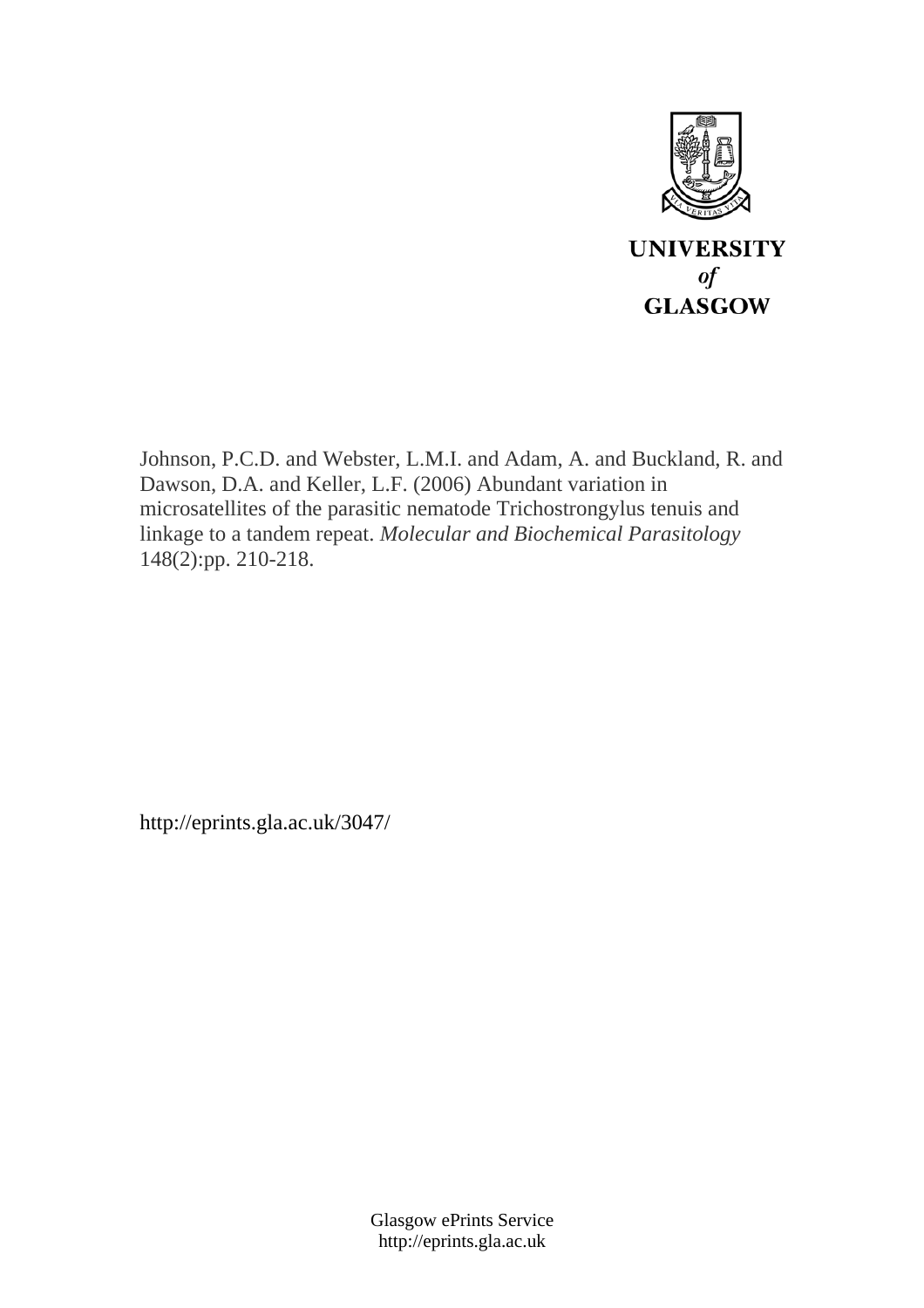# **Abundant variation in microsatellites of the parasitic nematode**

*Trichostrongylus tenuis* and linkage to a tandem repeat

Paul C. D. Johnson a, b, \*, Lucy M. I. Webster a, 1, Aileen Adam a, Robert Buckland b, Deborah A. Dawson b, Lukas F. Keller a, c

Addresses

aDivision of Environmental and Evolutionary Biology, Institute of Biomedical and Life Sciences, University of Glasgow, Glasgow G12 8QQ, UK

bSheffield Molecular Genetics Facility, Department of Animal and Plant Sciences,

University of Sheffield, Western Bank, Sheffield, S10 2TN, UK 11  $\degree$ Zoological Museum, University of Zürich, Winterthurerstrasse 190, CH-8057 12 Zürich, Switzerland 13

\*Corresponding author. Tel.: +44 141 330 6625; fax: +33 141 330 5971.

*E-mail address:* p.johnson@bio.gla.ac.uk

*Abbreviations:* mtDNA, mitochondrial DNA; PCR, polymerase chain reaction; *He*,

expected heterozygosity; PIC, polymorphic information content.

*Note:* Nucleotide sequence data reported in this paper are available in the EMBL,

GenBank™ and DDBJ databases under the accession numbers: **AM167567** – **AM167875**.

 $^{\rm ^{1}}$ Present address: School of Biological Sciences, University of Aberdeen, Zoology Building, Tillydrone Avenue, Aberdeen AB24 2TZ, UK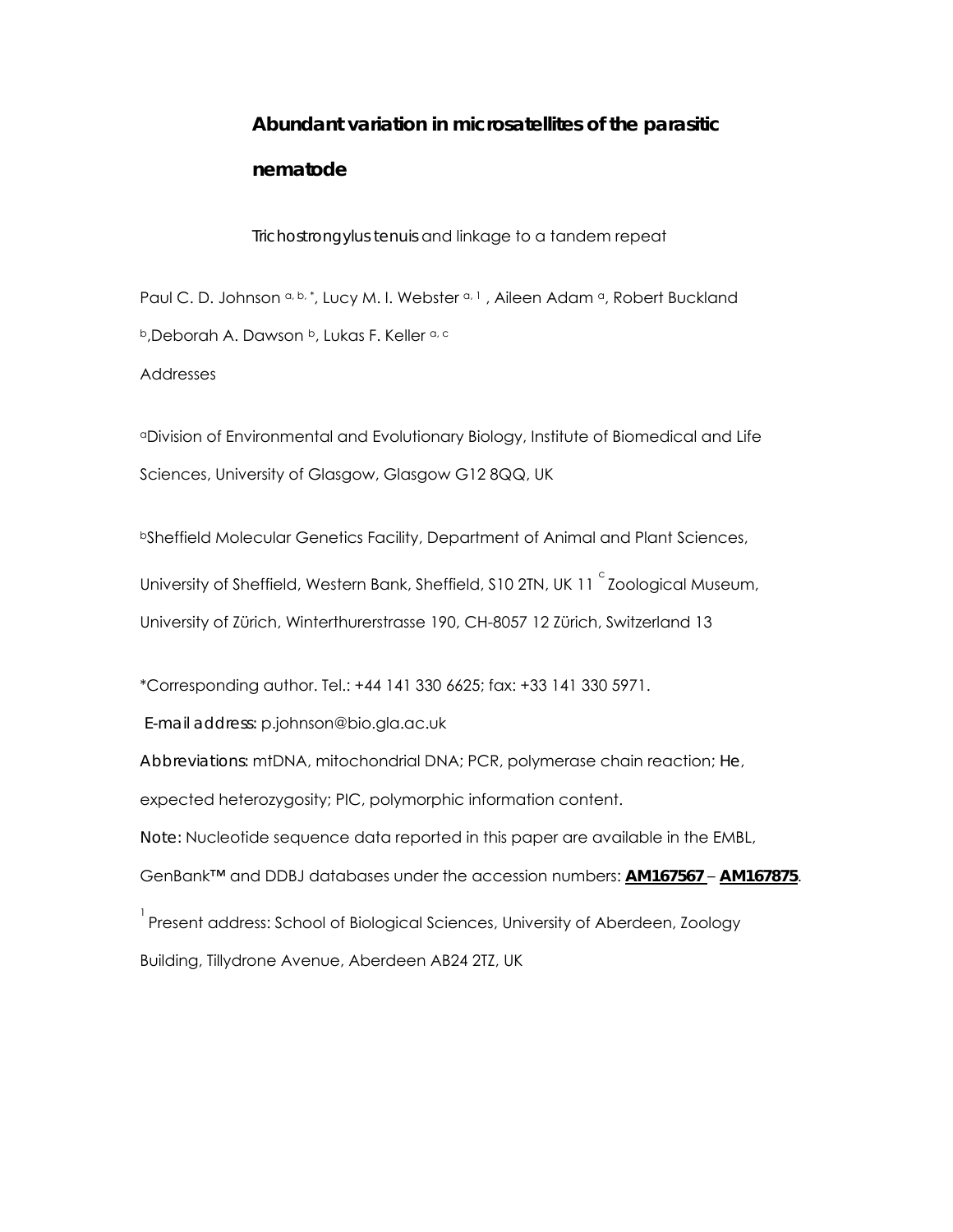**Abstract** An understanding of how genes move between and within populations of parasitic nematodes is important in combating the evolution and spread of anthelmintic resistance. Much has been learned by studying mitochondrial DNA markers, but autosomal markers such as microsatellites have been applied to only a few nematode species, despite their many advantages for studying gene flow in eukaryotes. Here we describe the isolation of 307 microsatellites from *Trichostrongylus tenuis*, an intestinal nematode of red grouse. High levels of variation were revealed at sixteen microsatellite loci (including three sex-lined loci) in 111 male *T. tenuis* nematodes collected from four hosts at a single grouse estate in Scotland (average *He* = 0.708; mean number of alleles = 12.2). A population genetic analysis detected no deviation from panmixia either between (*FST* = 0.00) or within hosts (*FIS* = 0.015). We discuss the feasibility of developing microsatellites in parasitic nematodes and the problem of null alleles. We also describe a novel 146-bp repeat element, TteREP1, which is linked to two thirds of the microsatellites sequenced and is associated with marker development failure. The sequence of TteREP1 is related to the TcREP-class of repeats found in several other trichostrongyloid species including *T. colubriformis* and *Haemonchus contortus*.

*Keywords:* microsatellite; parasitic nematode; population genetics; repetitive elements; sex-linkage; *Trichostronglylus tenuis* elements; sex-linkage; *Trichostronglylus tenuis*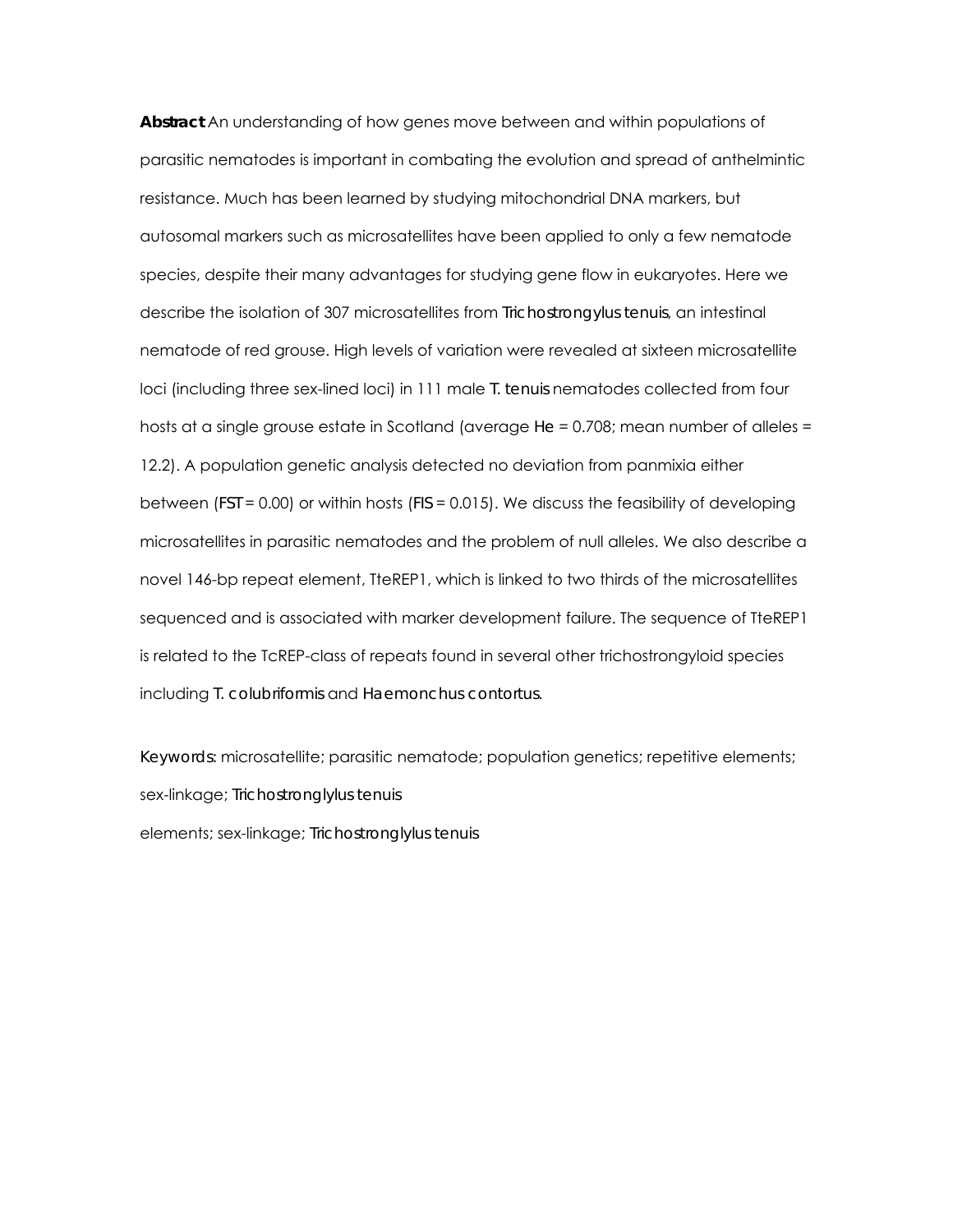#### **Introduction**

The ability of parasites and pathogens to rapidly evolve drug resistance is a major problem facing human health, agriculture, and animal welfare. Ideally, control strategies should be implemented to prevent or delay the spread of resistance genes to other populations even before drug resistance begins to emerge in a population of hosts [1]. The effectiveness of these measures – such as barriers to gene flow or refugia of susceptible genes [2] – will depend in part on an understanding of parasite population genetics. In other words, we first need to know how parasite genes are distributed between hosts and between populations of hosts and which forces – such as gene flow, genetic drift and selection – are influencing this distribution [3].

Resistance of parasitic nematodes to anthelmintics is a particularly well-studied problem. Anthelmintic resistance is widespread among livestock, and, locally, it has reached levels that threaten livestock production [4]. Several studies suggest that population genetic processes may affect the speed of resistance evolution in parasitic nematodes [2, 5, 6]. The study of parasitic nematode population genetics has been facilitated by the development of a variety of molecular markers, particularly from mitochondrial DNA (mtDNA) [7-9]. Although mtDNA variation has provided valuable information on population genetic structure in nematode parasites of livestock and wild hosts, it represents a single locus and is maternally inherited. In most cases biparentally inherited markers such as microsatellites are required to study the population genetic processes that contribute to the spread of anthelmintic resistance.

Microsatellites are tandemly repeated 1–6 bp DNA motifs that are abundant in eukaryote genomes and can mutate rapidly by loss or gain of repeat units, with the result that most eukaryote species can be expected to have accumulated a wealth of microsatellite length variation [10-12]. This genetic variation can be easily assayed by the polymerase chain reaction (PCR) and subsequent electrophoresis, and consequently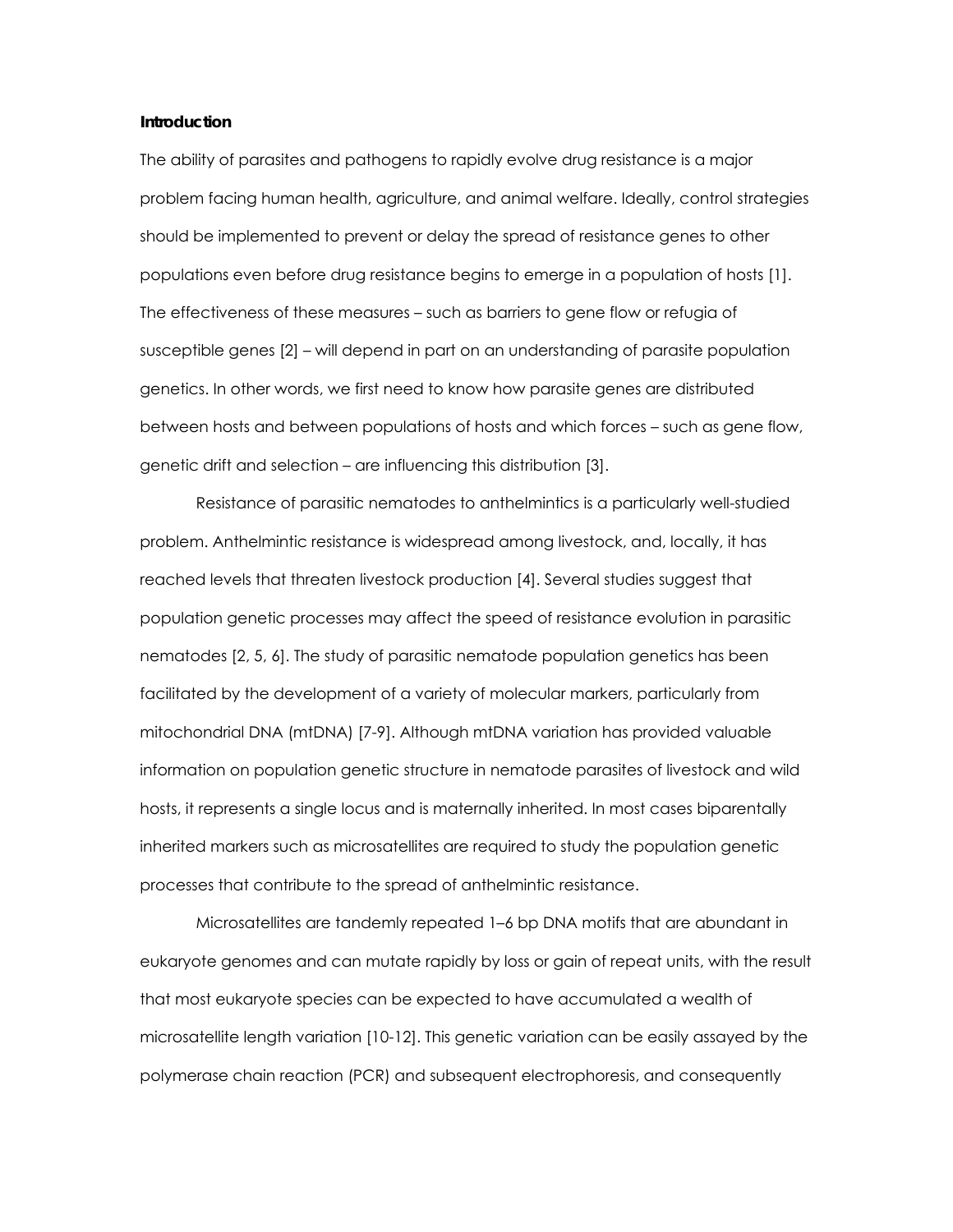microsatellites have become the most popular resource for studying population genetic variation in eukaryotes.

Despite their potential utility, microsatellite markers have been developed for only a few parasitic nematodes, including parasites of sheep [13], pigs [14], humans [15-17] and rats [18]. The unpopularity of microsatellite as genetic markers for parasitic nematodes may be explained by the unusually high number of nematode microsatellites that fail to produce interpretable PCR banding patterns, possibly as a result of inter-locus flanking sequence homology [13, 16, 18-21].

Here we report the isolation of 307 microsatellite loci from the avian parasitic nematode *Trichostrongylus tenuis*. Inter-locus flanking sequence homology was detected in 196 microsatellites and was strongly associated with marker failure. From the remaining sequences we developed a suite of sixteen highly variable microsatellite markers and demonstrated their utility in an analysis of *T. tenuis* population genetic structure. *T. tenuis* is a caecal nematode of birds that reaches its highest prevalence and abundance in red grouse *Lagopus lagopus scoticus*, an economically important game bird endemic to Great Britain. High burdens of *T. tenuis* are severely detrimental to red grouse both individually and at the population level [22-26]. *T. tenuis* is an excellent candidate for a microsatellite-based study of genetic structure for two principal reasons. Firstly, as a parasite of avian hosts, *T. tenuis* might exhibit unusual population genetic structure: parasitic nematode gene flow among airborne hosts might be expected to be less restricted than among earthbound mammals. Secondly, many red grouse populations (defined here as grouse-shooting estates) have been treated with anthelmintics for up to fifteen years while others have remained untreated [27, 28], creating the opportunity to study the effects on anthelmintic resistance evolution of gene flow between treated and untreated sites.

The objectives of this study were therefore: (1) to isolate microsatellite 2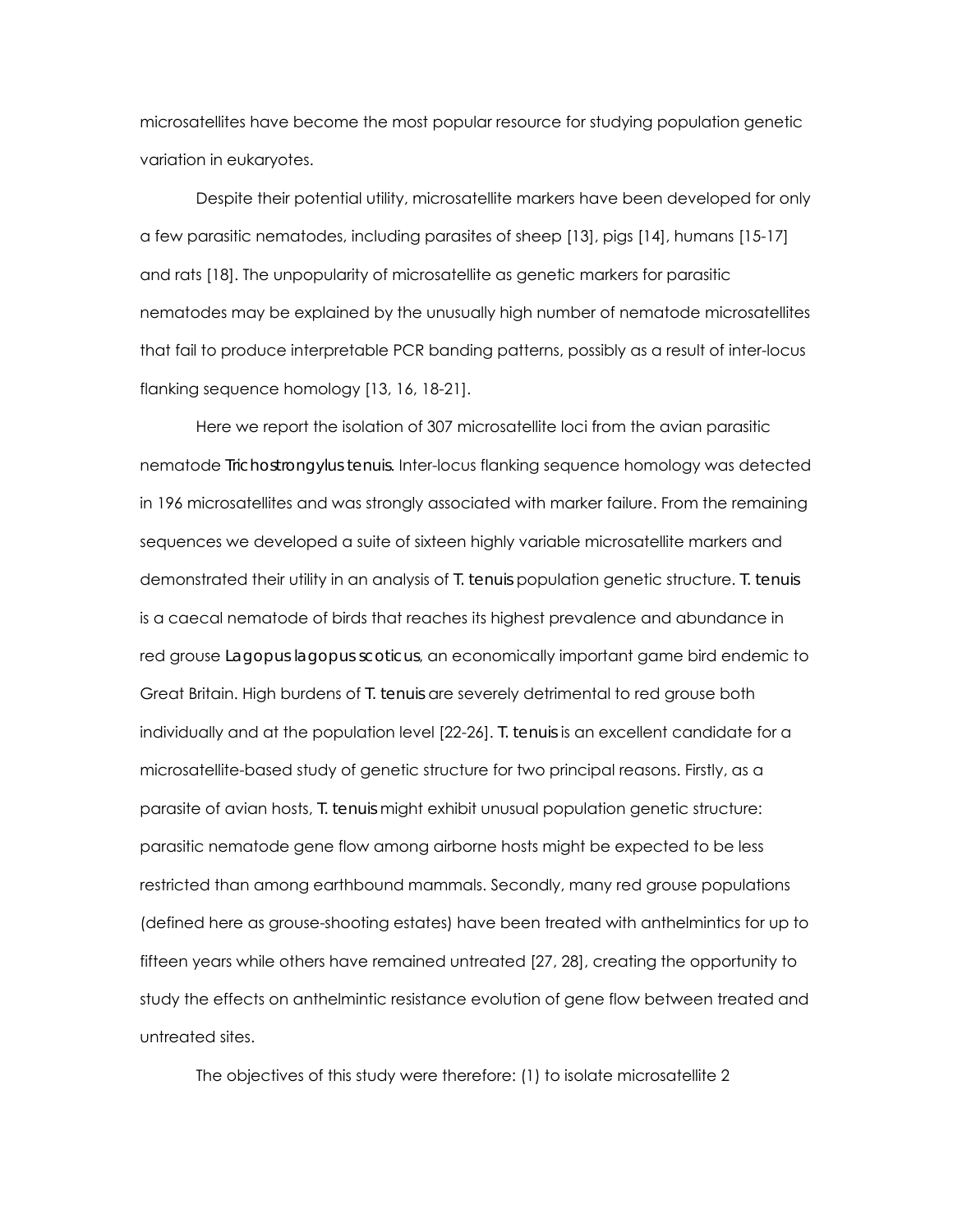sequences from *T. tenuis*; (2) to investigate the effects of flanking sequence homology 3 on microsatellite marker development; (3) to develop a suite of polymorphic 4 microsatellite markers; and (4) to demonstrate their utility in a genetic analysis of *T.* 5 *tenuis* population structure. 6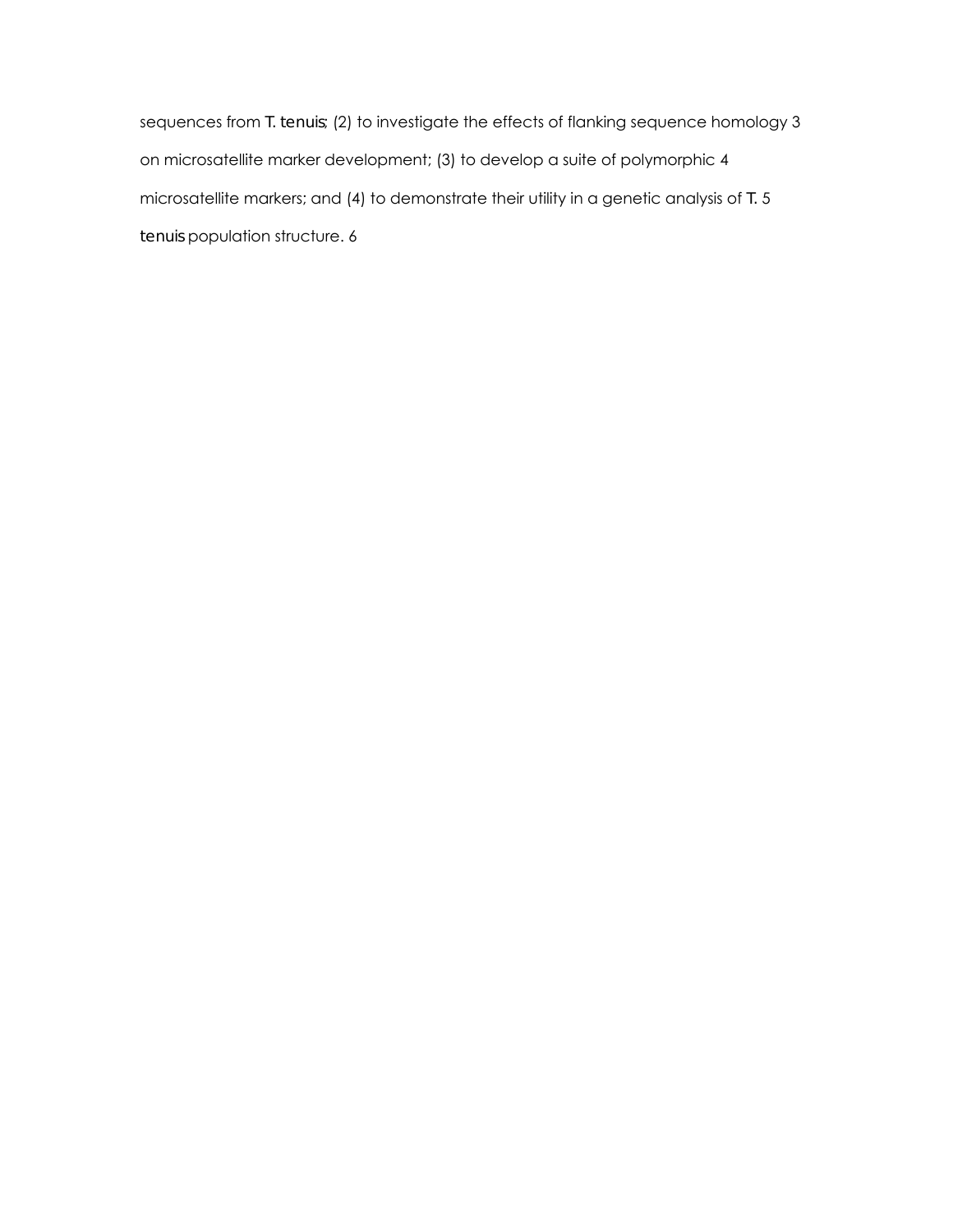#### **Materials and Methods**

#### *Microsatellite isolation*

*T. tenuis* samples were collected at grouse-shooting estates in the UK. Red grouse caeca were removed and preserved at –20°C. *T. tenuis* adults were isolated from thawed caecal contents and stored in 10–15 ml 95% ethanol in 15-ml plastic tubes at 4°C.

Two genomic DNA libraries were prepared following a standard enrichment protocol [29]. For the first library genomic DNA was purified from bulked male and female adult nematodes (approximately a 200-µl volume of compressed tissue, probably containing well over 1000 individuals) taken from a single red grouse from a grouseshooting estate in North Yorkshire, England in September 2001. Ethanol was removed by pipetting followed by vacuum centrifugation at 50°C. The dried nematodes were rinsed in TE (pH 8.0) with 0.5% SDS to remove contaminant DNA (e.g. from the red grouse host) and incubated in 600 µl of extraction buffer (10 mM Tris pH 8.0, 0.1 mM EDTA pH 8.0, 5% Chelex, 2.5 mg/ml proteinase K) for 6 hr at 55°C. Proteins were removed by phenol:chloroform-purification [30] followed by salting-out using 5 M LiCl [31]. Genomic DNA was precipitated using ethanol [30], washed twice in 70% ethanol and resuspended in 20 µl of TE pH 8.0, of which 17 µl were used to prepare the microsatellite-enriched genomic library. Host DNA was detected in 100 × dilutions of *T. tenuis* DNA by PCR amplification of three out of four red grouse microsatellite markers (LLST1, LLSD4 and LLSD8 but not LLSD3 [32]), raising the possibility that the enriched library might contain red grouse DNA fragments.

*Sau*3AI (New England Biolabs) restriction fragments ranging from 100–500 bp were gel-isolated [33], ligated to *Sau*3AI linkers [34] and hybridization-enriched for microsatellites with repeat units AC and AAAG (and their complements). The preenrichment hybridization PCR amplification was omitted to minimize the isolation of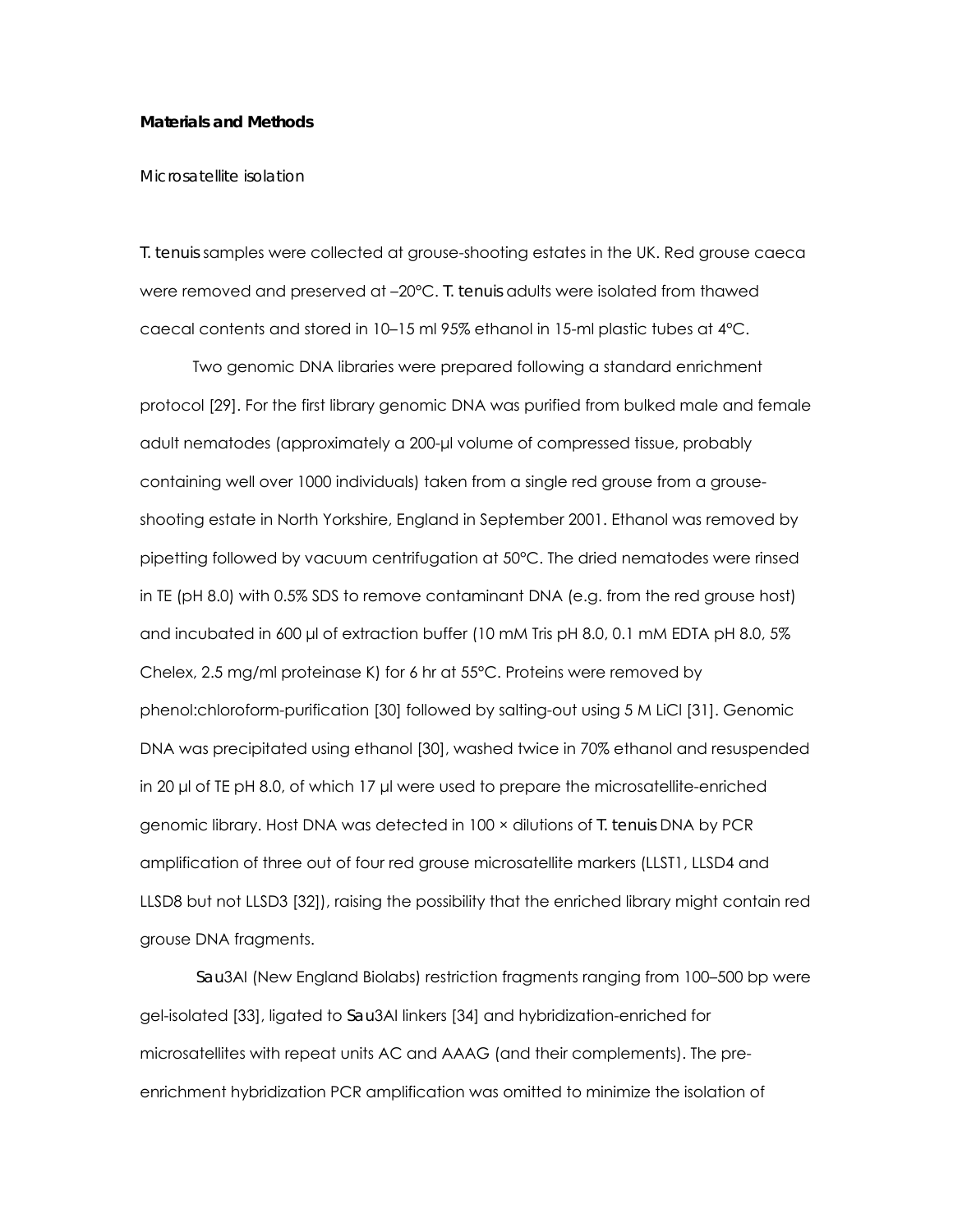duplicate clones [35]. Enrichment hybridizations were performed overnight in 2 × SSC at 55°C (dinucleotides) and 60°C (tetranucleotides) followed by three washes at 55°C and 60°C, respectively, in 2 × SSC with 0.1% SDS.

Four polymorphic microsatellite markers were cloned from the first library (Table 1: Tte002, Tte003, Tte016 and Tte017). Because this number would be insufficient for many analyses (e.g. parentage analysis), a second genomic library was prepared as above [30] but with the following differences. An equivalent quantity of bulked nematodes from the same source was incubated in 400 µl of DNA extraction buffer (100 mM EDTA pH 8.0, 0.5% SDS, 50 µg/ml proteinase K, 12.5 µg/ml RNase A, 1% β-mercaptoethanol) for 2 hr at 50°C, the phenol:chloroform step was omitted and the purified DNA was precipitated with isopropanol. The genomic library was prepared using an isoschizomer of *Sau*3AI, *Mbo*I (New England Biolabs), and enriched for microsatellites with repeat units AC, AG, TTTA, GTAA, GATA and AAAG (and their complements). Both di- and tetranucleotide hybridizations were performed at 60°C.

The enriched fragments were ligated into pUC18-*Bam*HI/BAP (Amersham Pharmacia Biotech) and transformed into XL1-Blue competent cells (Stratagene) according to manufacturers' instructions. The resulting 7700 transformant colonies were screened by hybridization to [  $\alpha^{32}$ P]-dCTP-labelled dinucleotide (Pharmacia) and tetranucleotide [29] microsatellite probes (polymers of AC.GT and AAAG.CTTT for the first library and AC.GT, AG.CT, TTTA.TAAA, GTAA.TTAC, GATA.TATC and AAAG.CTTT for the second), leading to the identification of 458 positive colonies. Plasmid vectors were purified from all positive colonies and the insert sequenced in the forward direction by the Department of Genetics Sequencing Facility, University of Cambridge, UK (first library), and Lark Technologies, Saffron Walden, UK (second library). Sequences containing ambiguous base calls were re-sequenced in the reverse direction to allow the creation of a consensus sequence. All sequences were checked for the presence of re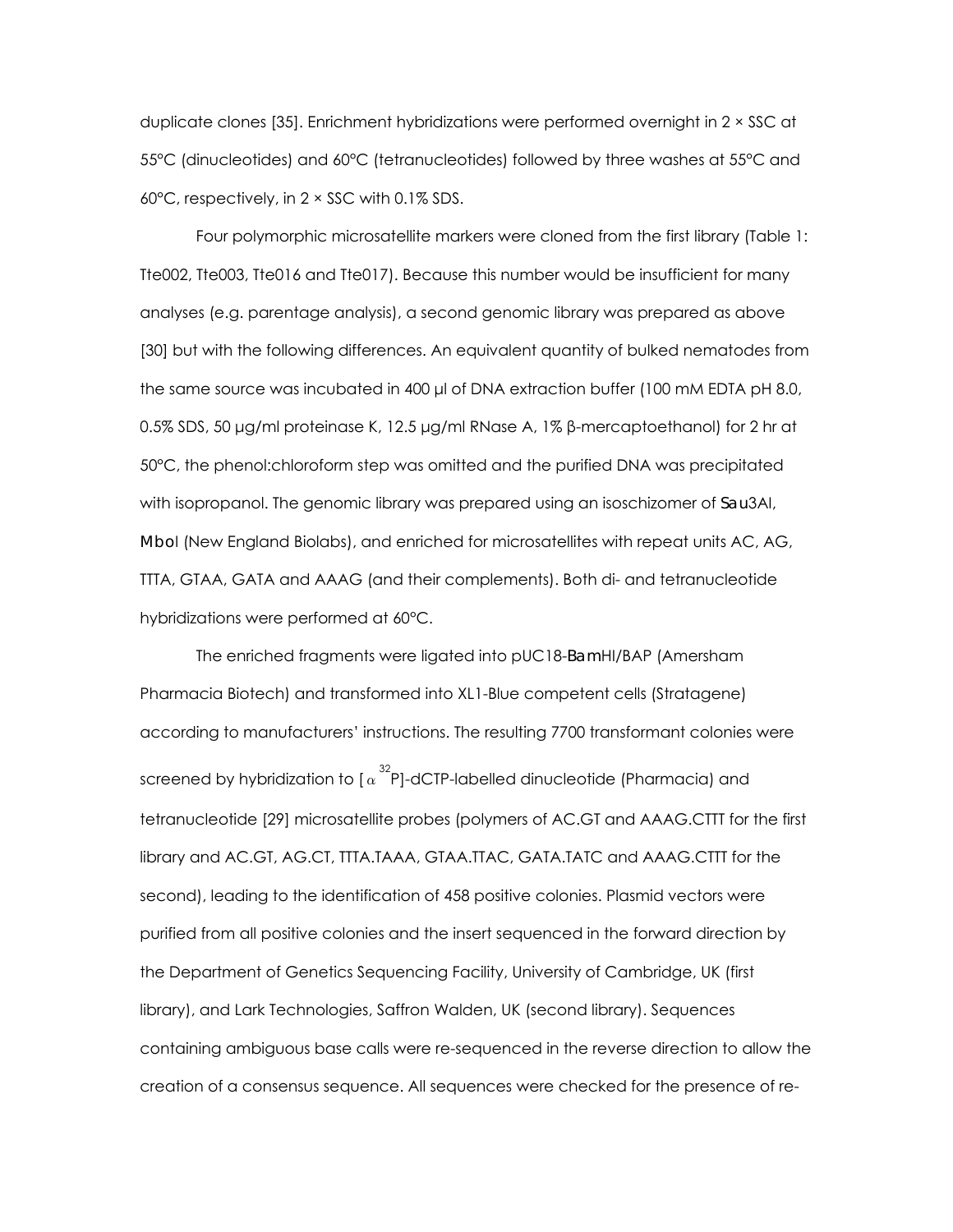ligated *Sau*3AI and *Mbo*I restriction sites (GATC) to ensure that each sequence consisted of a single insert. All 458 sequences (length range 78–758 bp) contained microsatellite DNA, and were named Tte001–Tte458. Tte001–Tte019 were isolated from the first library and the remainder from the second library. From this number, the program BLASTALL (ftp://ftp.ncbi.nih.gov/blast/) [36] identified 309 unique sequences (rather than duplicates or alleles), which were submitted to the EMBL database (accession numbers **AM167567**–**AM167875**). Two sequences, Tte008 (**AM167573**) and Tte010 **(AM167575),** were

withheld from further analysis because ENSEMBL BLAST

(http://www.ensembl.org/Multi/blastview) identified close similarity to chicken genome sequence, suggesting that they may have been cloned from contaminant red grouse DNA. However, neither locus PCR-amplified a product from red grouse DNA. The remaining 307 sequences were tested for similarity with all the DNA sequences in GenBank (17 November 2005) using BLASTN (http://www.ncbi.nlm.nih.gov/BLAST/) [36]. The degree of homology within groups of DNA sequences was gauged by calculating the mean pairwise nucleotide diversity (π) using the p-distance option in MEGA version 3.1 [37].

Ninety-four of the 307 microsatellites were tested for PCR amplification and polymorphism in two stages: (1) initial testing on a few individuals followed by (2) more detailed assessment of the most promising loci in a larger sample. PCR primer pairs, designed using the program Primer3.0 (http://frodo.wi.mit.edu/cgibin/primer3/primer3\_www.cgi) [38], were initially tested for amplification and polymorphism in 5–14 adult male nematodes collected from at least two red grouse from at least two sites in Scotland and England. Only male nematodes were genotyped to avoid the possibility of contamination from sperm and fertilized eggs in females [15]. PCR primers were also tested on DNA extractions from two red grouse to guard against the possibility that microsatellites might have been cloned from red grouse DNA. However,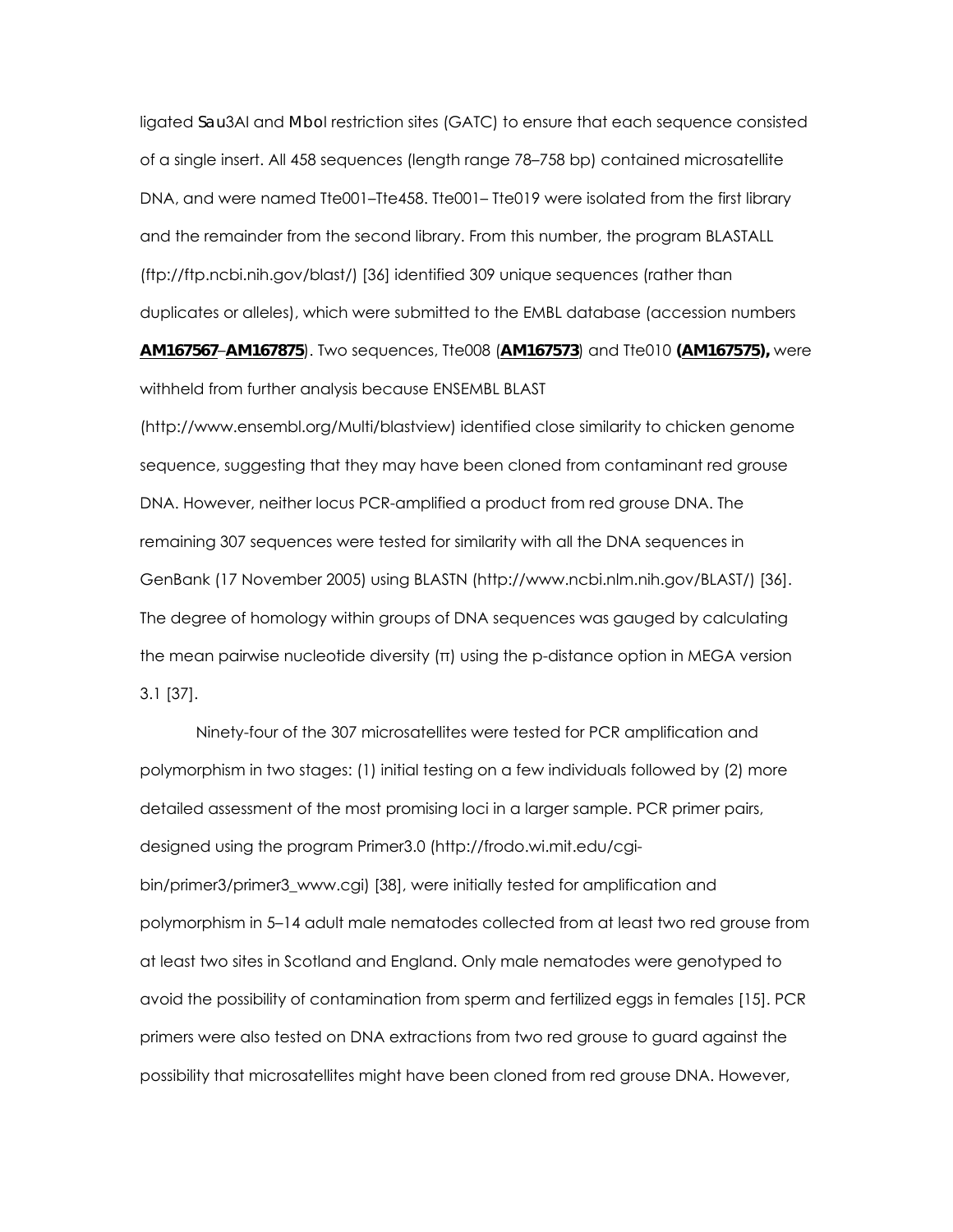no PCR product was amplified from red grouse DNA. PCRs were carried out in 10-µl volumes containing 1 µl of 20 × diluted DNA extraction [39], 1 × Magnesium-free PCR buffer (Promega), 1.5 mM MgCl2, 0.1 mM dNTPs, 1 µM each primer and 0.25 U Taq (Promega). The PCR program was: 94 ºC for 2 min, 12× [92ºC for 45s, 55ºC for 45s, 72ºC for 50s], followed by 25× [89ºC for 30s, 55ºC for 45s, 72ºC for 50s], and finally 5 min at 72ºC. PCR products were resolved on 6% denaturing polyacrylamide gels and visualized by silver staining [40].

Twenty-one loci were polymorphic (Table 1). Five of these were excluded from further analysis because of low variability (Tte025, Tte027), suspected null alleles (Tte114, Tte199) and relative difficulty in scoring due to artefactual peaks (Tte201). However, given their high variability, Tte114, Tte199 and Tte201 are promising candidates for future optimization. Population genetic analyses were conducted at the population and infrapopulation levels using the remaining sixteen loci. (Here a population is defined as all the *T. tenuis* infecting red grouse on single grouse estate, and an infrapopulation as all the *T. tenuis* infecting a single host individual [41].) We genotyped 111 adult male nematodes from four male red grouse (numbered 1–4) harvested on a single estate in Inverness-shire, Scotland on 18 August 2003. Respectively, the numbers of males genotyped from each host were 31, 28, 26 and 26, and the nematode burdens of the hosts were estimated as 3380, 2450, 1780 and 2360 [23]. The sixteen loci were divided into three multiplex panels for automated genotyping using fluorescently labelled primers (Applied Biosystems; see Table 1). One primer of each pair was 5′-labelled with a fluorescent dye, with the exception of locus Tte134 for which both primers were labelled to boost its signal.

Each panel was amplified by multiplex PCR using the Multiplex PCR Kit (Qiagen) with the exception of Tte017, which failed to amplify in multiplex PCR and was therefore amplified singly (also using the Multiplex Kit) and mixed with panel 2 following PCR.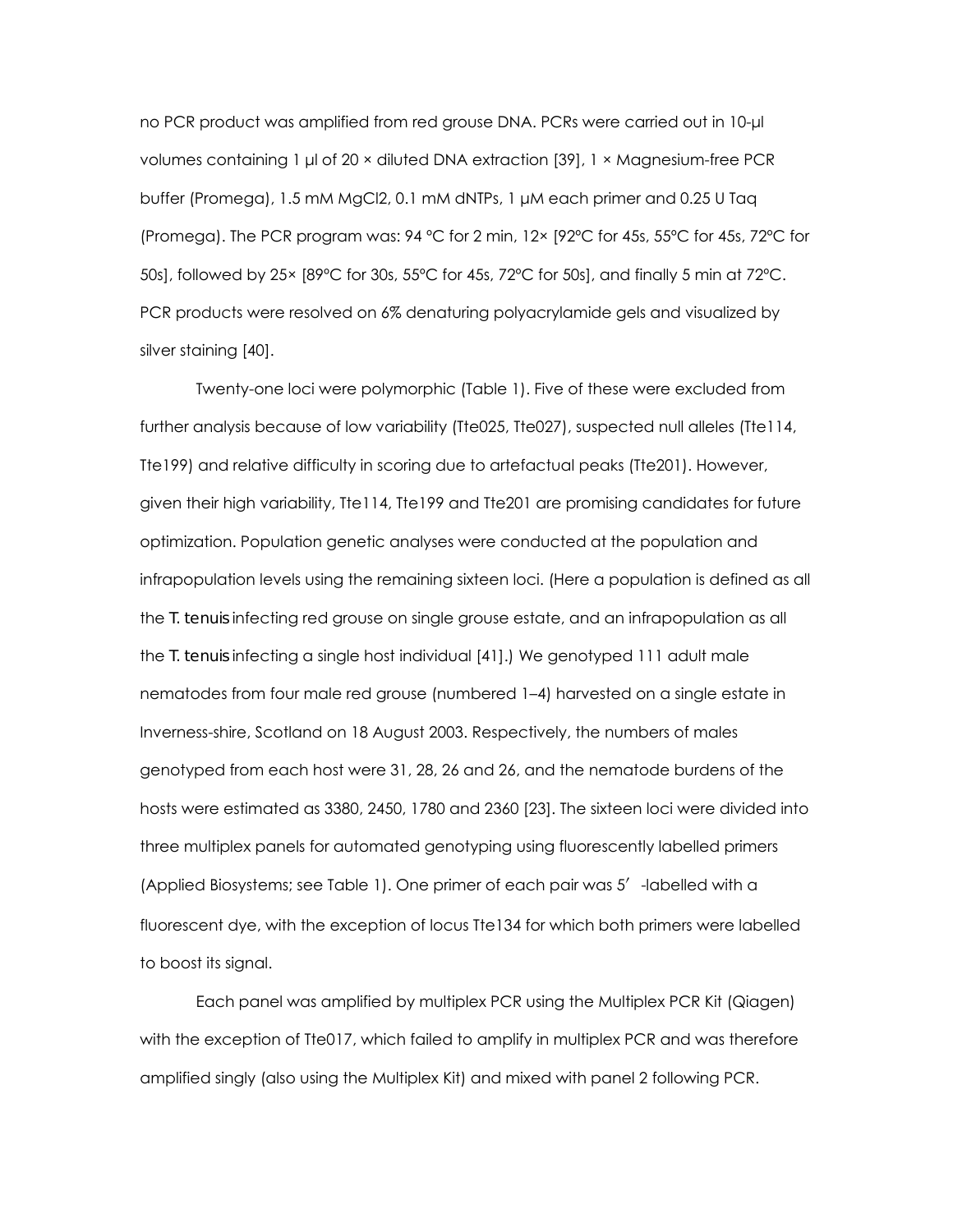Multiplex PCR was carried out on 1 µl of 20 × diluted DNA extraction [39] following the manufacturer's instructions except that the reaction volume was 10 µl, 35 amplification cycles were used and the annealing temperatures were 50°C for panel 1, 54°C for panels 2 and 3 and 60°C for Tte017. Allele lengths were measured using an ABI3730 DNA Analyzer (Applied Biosystems) by The Sequencing Service (University of Dundee, UK) and analyzed using GeneMapper (Applied Biosystems).

*Population genetic analyses* The level of genetic variability among the 111 *T. tenuis* males was gauged by calculating expected heterozygosity (*He*) and its standard error [42]. To allow comparison with *H. contortus*, for which polymorphic information content (PIC) rather than *He* has been reported, PIC was calculated using MolKin [43, 44]. We tested for the presence of null alleles, short allele dominance and scoring of stutter peaks using Micro-Checker [45]. Null allele frequencies were estimated according to van Oosterhout's method [45]. Linkage disequilibrium between each pair of loci was tested in Arlequin using 1000 permutations [46]. Deviation from Hardy-Weinberg equilibrium was tested using exact tests in Genepop version 3.4 [47]. Population genetic structure was investigated by performing an analysis of molecular variance (AMOVA) in Arlequin [46]. AMOVA was used to quantify the partitioning of genetic variance at three levels: among infrapopulations (equivalent to *FST*, a measure of interinfrapopulation structure); among individuals within infrapopulations (analogous to the inbreeding coefficient, *FIS*); and within individuals (equivalent to 1 – *FIT*).

AMOVA was performed assuming the infinite alleles mutation model. Three sexlinked loci and two loci showing evidence of null alleles were excluded from the AMOVA to avoid inflating the estimate of *FIS*. Deviation from the null hypothesis that all of the variance is distributed within individuals and none between individuals or between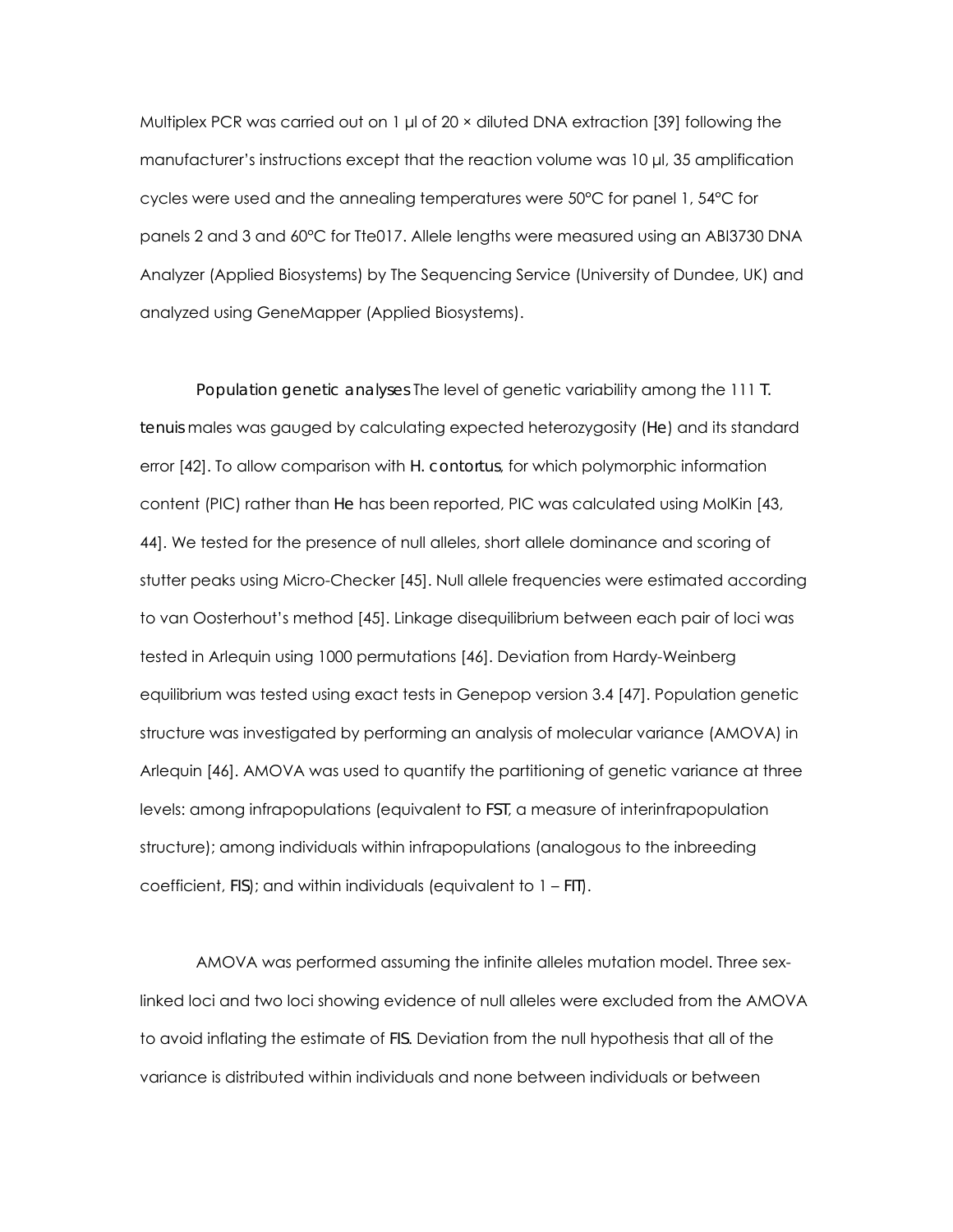populations was tested using 10,000 permutations. Genetic structure among the four infrapopulations was further examined by estimating total and pairwise *FST* with 95% confidence intervals in FSTAT [48]. For all analyses except for those investigating population structure genotypes were pooled across infrapopulations.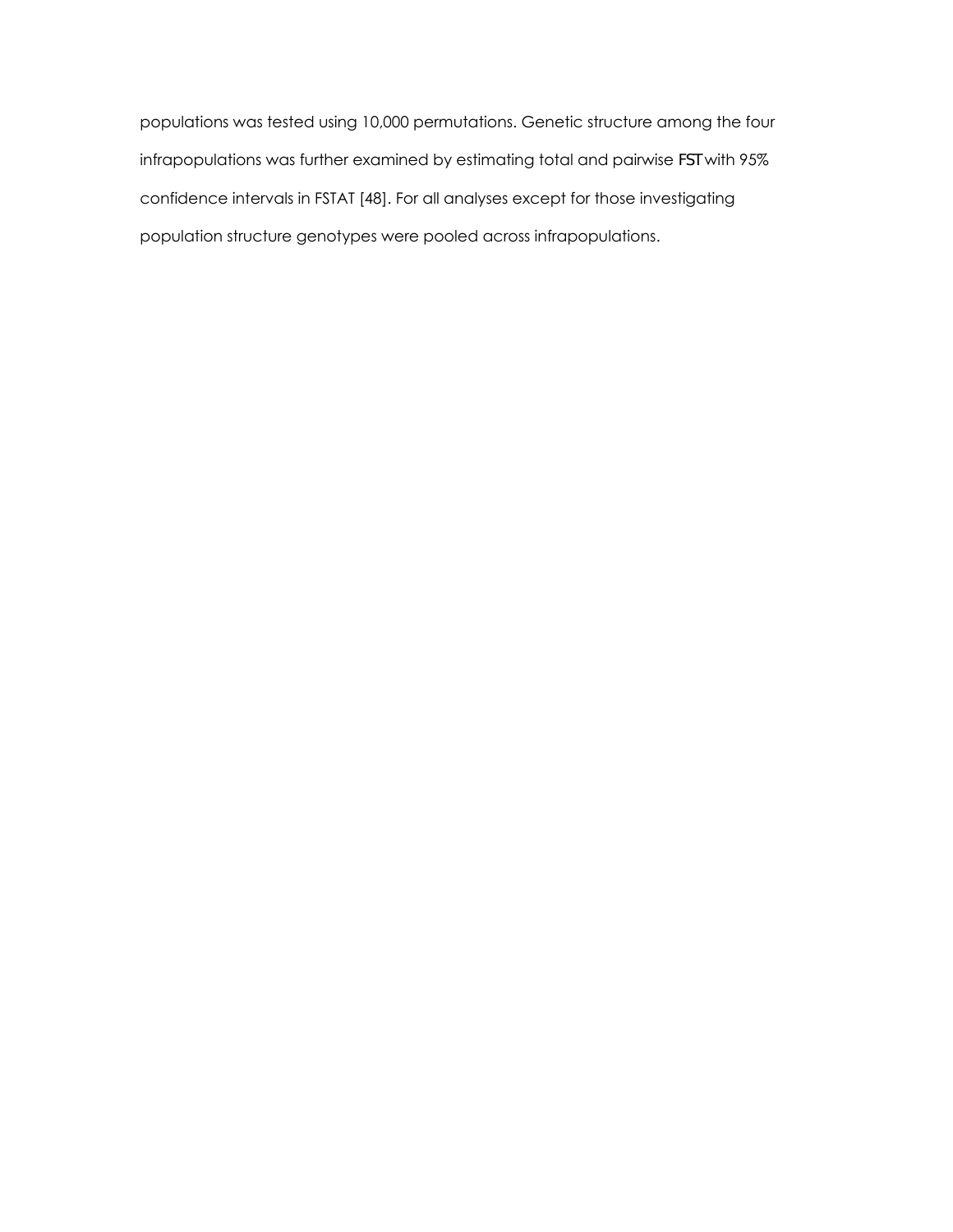#### **Results**

*Microsatellite isolation* We isolated 307 microsatellites from *T. tenuis* with an average of 10.4 repeats (range 3–73; Table 2). We detected flanking sequence homology between 196 of the 294 (AC)n microsatellites and microsatellites of at least one of two trichostrongyloid nematodes, *Trichostrongylus colubriformis* and *Haemonchus contortus*. In each case the source of sequence similarity was a class of conserved repetitive elements associated with (AC)n microsatellites called TcREP in *T. colubriformis* [49] and HcREP1 in *H. contortus* [13, 19]. More than half of all known trichostrongyloid microsatellites (excluding those found within genes) are linked to repeats of this class, which are found tandemly repeated downstream of (GT)n microsatellites [13, 19, 49]. For brevity we refer to trichostrongyloid microsatellites that share flanking sequence homology with TcREP- and HcREP1-linked microsatellites as "REP $^\dagger$ " and the

remainder as "REP", and for consistency with previous reports [13, 19, 49] we describe  $\mathsf{R}\mathsf{E}\mathsf{P}^\dagger$  microsatellites in the GT rather than the AC orientation. The 196  $\mathsf{R}\mathsf{E}\mathsf{P}^\dagger$ 

*T. tenuis* microsatellites are distinguished by the suffix "REP", e.g. Tte001REP.

Multiple alignment of the REP $^\dagger$  sequences showed that homology begins about 35 bp upstream of (GT)n microsatellites (Fig. 1a) and continues for at least 242 bp downstream (Fig. 1b). Multiple alignment of the 60 longest downstream sequences (at least 150 bp) with each other and with the full lengths of TcREP and HcREP1 divided them into two distinct groups of homologous sequences, which are exemplified by Tte323REP (51 sequences,  $\pi = 13.1\%$ ) and Tte036REP (nine

sequences;  $\pi$  = 5.0%). The downstream regions of the Tte323REP-type sequences consist of 146-bp tandem repeats sequences closely homologous to TcREP and HcREP1 (Fig. 1b). The consensus of the Tte323REP-type sequences, which we have designated TteREP1,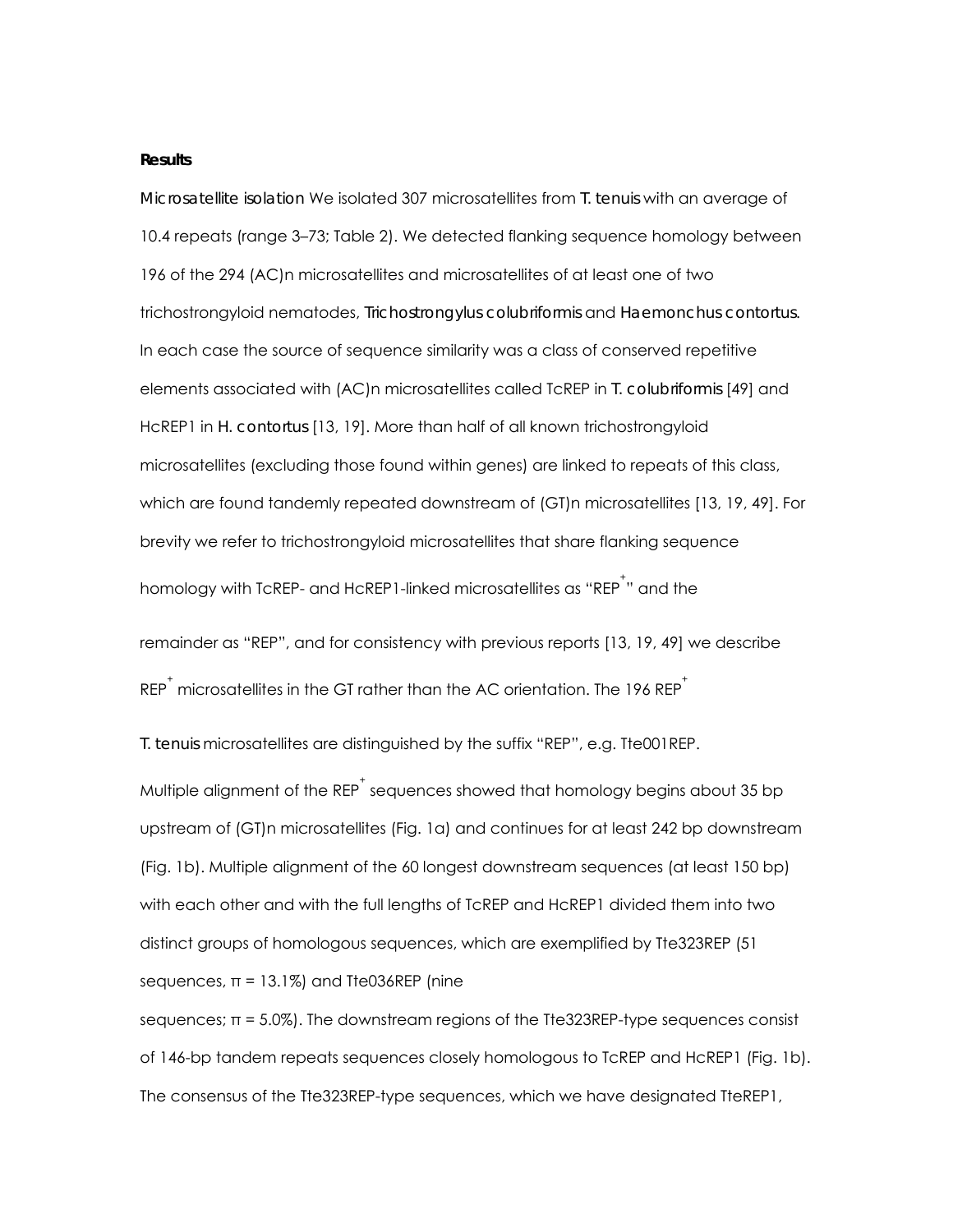shares 79% identity with TcREP and 54% with HcREP1, in concordance with the expected phylogenetic relationship [50]. Homology between the TteREP1 element adjacent to the microsatellite and elements further downstream declines with distance from the (GT)n microsatellite (Fig. 1b), a pattern previously observed in HcREP1 [13]. The consensus of the Tte036REP-type downstream region is closely homologous to a sequence just downstream of TcREP but not to TcREP, HcREP1, or TteREP1 (Fig. 1c). Prediction of RNA secondary structure of conserved sequences from Tte009REP, Tte036REP, Hcms21 and Tc15 (consisting of the upstream conserved 35 bp, the microsatellite and one REP element downstream) using the MFold server (http://www.bioinfo.rpi.edu/applications/mfold/old/rna/form1.cgi) [51] showed no consistent structural motif that might suggest that they could form similar functional RNA molecules (e.g. transposable elements). Six-way translated BLAST searching of the same sequences revealed no matches to indicate that these repeats could have been translated into a known class of protein.

*Microsatellite polymorphism* High levels of variability were detected among the 111 *T. tenuis* males using the sixteen microsatellite loci (Table 1; mean *He* = 0.708, mean PIC = 0.682, mean alleles

per locus = 12.2). Polymorphism is restricted to REP microsatellites: REP $^{^+}$  loci were invariably monomorphic as well as being relatively refractory to PCR amplification (Table 3). No evidence was found for short allele dominance, spurious scoring of stutter peaks or linkage disequilibrium. However, both Tte003 and Tte030 were identified as harbouring null alleles at estimated frequencies of 0.074 and 0.174 respectively. No heterozygotes were observed among the 111 males at three of the loci (Tte016, Tte218 and Tte378) despite high *He*. We have observed high frequencies of heterozygotes in genotypes of females at these three loci. Given that males are the heterogametic sex (XO) in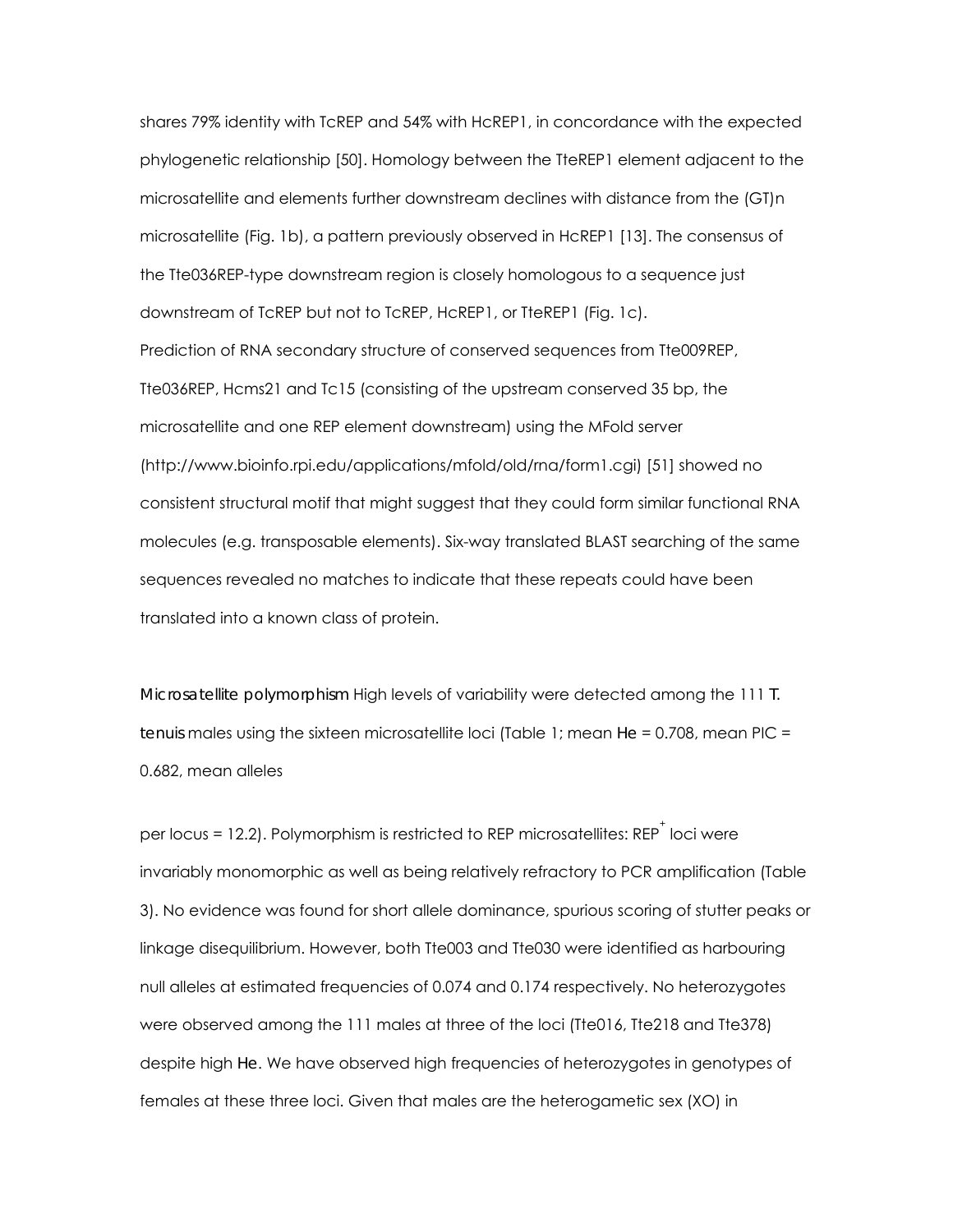*Trichostrongylus* nematodes [52], we conclude that Tte016, Tte218 and Tte378 are sexlinked.

# *Analysis of population genetic structure*

The AMOVA provided no evidence for genetic structure between infrapopulations or deviation from random mating within infrapopulations (Table 4). Had we not screened the loci for null alleles, and consequently included Tte003 and Tte030 in the AMOVA, we would have detected a moderate but highly significant deficit of heterozygotes within infrapopulations (*FIS* = 0.060, *P* < 0.0001). For all six pairwise *FST* estimates between the four infrapopulations, the 95% confidence interval comfortably overlaps zero, confirming the lack of support in the data for genetic structure between infrapopulations (Table 5). The overall *FST* estimate among the four infrapopulations was 0.001 (95% confidence interval: –0.003, 0.005).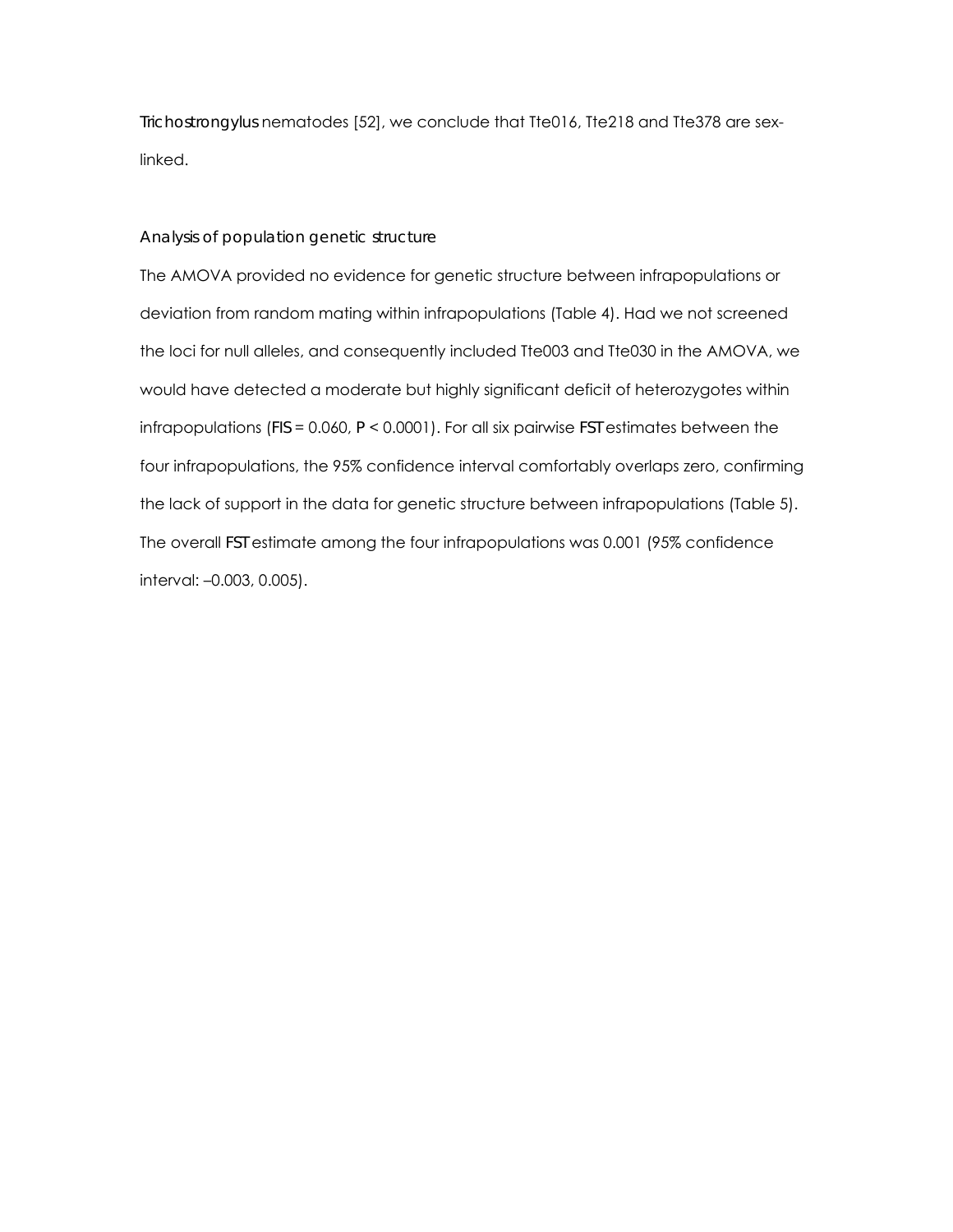#### **Discussion**

This study reports the isolation of 307 microsatellite sequences from the nematode *T. tenuis*, and the development of sixteen highly variable microsatellite markers. The utility of these markers for population genetic analysis was demonstrated by examining the partitioning of genetic variation between and within infrapopulations from four host birds from a single location. We also describe a new repeat element linked to *T. tenuis* AC/GT microsatellites, TteREP1, which is related to TcREP [49] and HcREP1 [13], and whose presence appears to thwart marker development.

Similarly high levels of microsatellite variation have been found in other animal parasitic nematodes [15, 16], including the trichostrongyloids *H. contortus* [13, 19] and *Teladorsagia circumcincta* [53], as well as in plant parasitic nematodes [20, 21] (Table 6). However, too few species have been studied to allow any correlates of microsatellite variation to be identified. Inter-species comparison of levels of microsatellite variation is also confounded by the fact that the level of variation reported may differ between studies due to differences in microsatellite isolation methods, such as differences in hybridization temperature which influences the number and sequence of microsatellites isolated. In addition, the threshold for a marker to be ascertained as polymorphic may differ between studies, so that in some studies markers with low polymorphism may be either undiscovered or unreported. Nevertheless, given that 22 of the 48 *He* values summarized in Table 6 exceed 0.75, it is clear that microsatellite markers are potentially powerful tools for uncovering genetic variation in a wide range of parasitic nematode species.

Nevertheless, the utility of microsatellite markers must be balanced against the effort required to develop them, which for parasitic nematodes appears to be unusually high. Only sixteen of the 307 *T. tenuis* microsatellites were successfully developed into markers, a quarter of the success rate achieved using exactly the same methods in the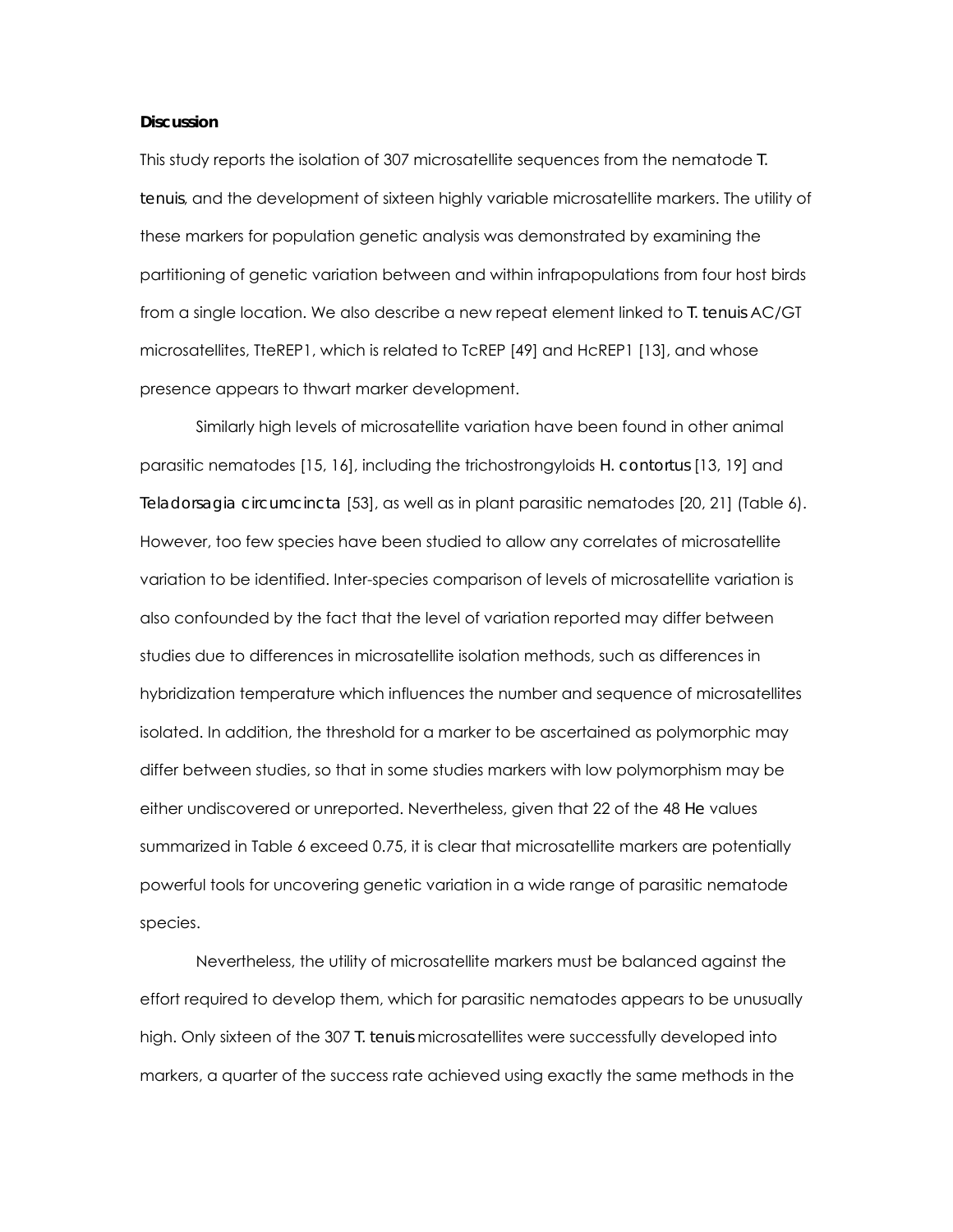common buzzard [54]. The trouble was not that microsatellite sequences were difficult to isolate, nor that an unusually high proportion was monomorphic (even setting aside the  $\mathsf{RF}^{\dagger}$  sequences), but that so many of them failed to yield an interpretable PCR product (Table 3). The PCR amplification failure rate was 58% for REPmicrosatellites compared with 11% in the common buzzard, which is a typical rate in birds and mammals (PCDJ, LFK, DAD, pers. obs.). Similar problems have been experienced in other parasitic nematodes. Five out of six loci failed to amplify in *Strongyloides ratti*, a strongyloid parasite of rats [18]; 30 out of 69 in *H. contortus* [13, 19]; six out of 17 in the human whipworm *Trichuris trichiura* [16]; five out of 19 in the potato cyst nematode *Globodera pallida* [20]; and five out of ten in the sugar beet cyst nematode *Heterodera schachtii* [21]. In contrast, no problems were encountered in amplifying seven microsatellites of a parasite of grapevine and fig, the dagger nematode *Xiphinema index* [55].

Why are nematode microsatellites so difficult to amplify? Fisher and Viney proposed that the amplification of multiple products might be explained by the location of microsatellites in repetitive sequences leading to multiple priming sites [18]. This theory would explain the 82% amplification failure rate of REP $^\dagger$  microsatellites in this study, and undetected repetitive features may also explain the low success of REP loci. However, flanking sequence homology did not hinder the development of polymorphic microsatellites in *Xiphinema index* [55], while in *H. contortus* HcREP1-linked microsatellites were successfully developed into variable markers, with HcREP1 even being exploited as the site for a generic primer [19] (a similar approach using generic primers in *T. tenuis* was unsuccessful; N. Temperley, pers. comm.). In the absence of any pattern to indicate whether a particular species is amenable to microsatellite development, developing microsatellite markers in nematodes will likely remain a challenging venture with unpredictable results.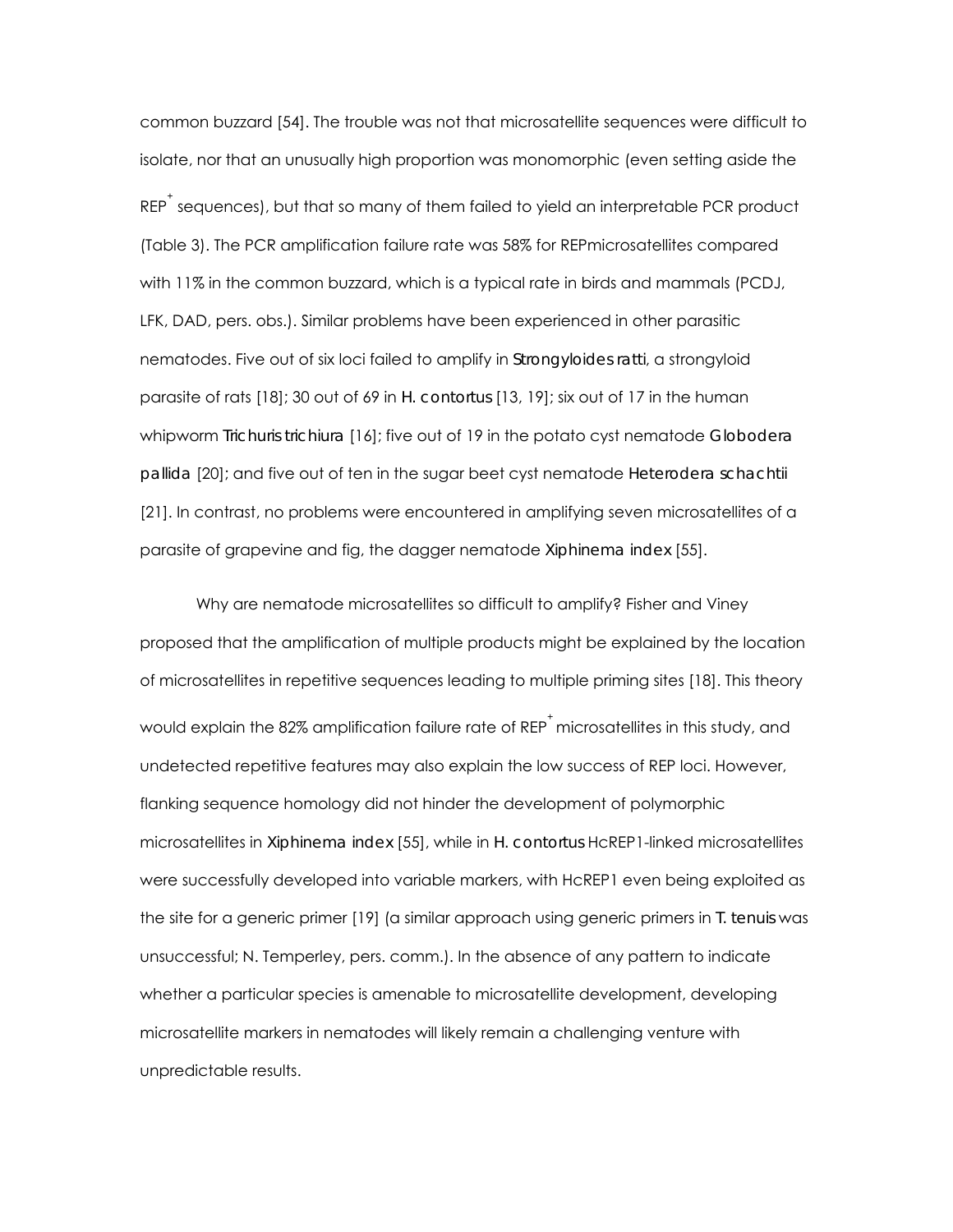The utility of the microsatellites developed here was demonstrated by showing that the nematodes sampled from four male red grouse could have been drawn from a single panmictic population. At the inter-infrapopulation level, this result could be explained by a high degree of nematode gene flow between infrapopulations within a single estate, which would indicate that male red grouse do not predominantly reinfect themselves despite their strongly territorial behaviour from autumn to spring [56]. However, because *FST* conflates the effects of gene flow and effective population size, the lack of population structure observed could also be explained by high effective population size (and correspondingly slow genetic drift) and low levels of gene flow. Nevertheless, the 100% prevalence and high intensity of *T. tenuis* infections in adult grouse [23] also suggest that inter-host transmission is frequent. This scenario contrasts with *Ascaris* spp., where small infrapopulations, frequent autoinfection and recruitment of groups of siblings appear to have caused strong partitioning of genetic variance between infrapopulations [15, 57-59].

The absence of genetic structure within infrapopulations of *T. tenuis* is perhaps also unsurprising, given the high nematode abundance found in the hosts. High levels of within-infrapopulation structure (the Wahlund effect [60]), as have been detected in *Ascaris suum*, could occur through the infection of a single host with multiple genetically distinct groups of larvae [58]. However, this effect requires the prior existence of interinfrapopulation structure, which we have shown to be absent in *T. tenuis*.

The discovery and exclusion from the analysis of two loci with suspected null alleles that would otherwise have caused a significant positive *FIS* highlights the dangers of trying to detect biologically meaningful heterozygote deficits using microsatellites. Inferences of non-random mating within infrapopulations based on high *FIS* estimates should be viewed with scepticism when they are dependent on heterozygote deficits in one or a few loci, or where *FIS* varies widely between loci. Screening loci for null alleles is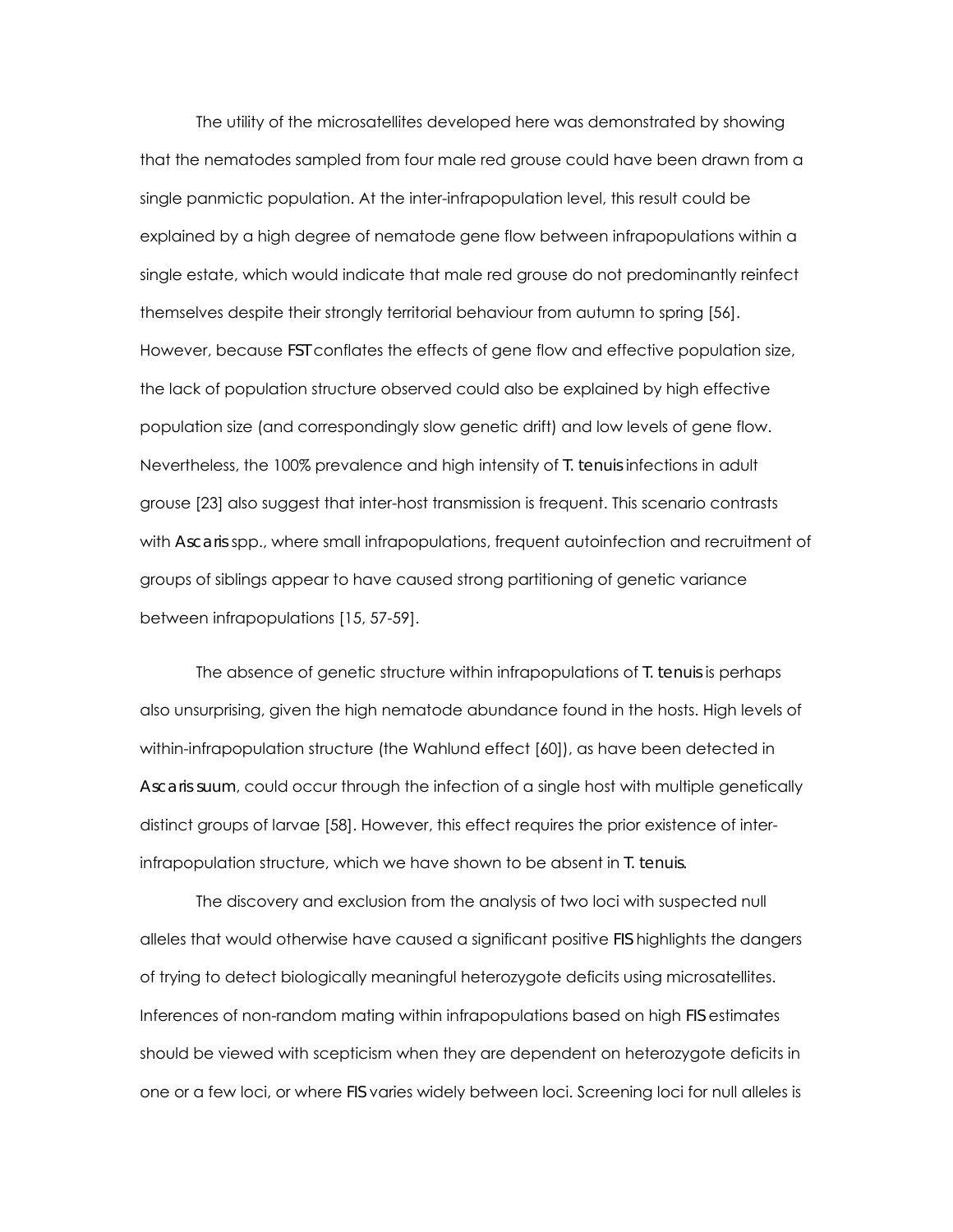therefore imperative. Although unsuitable for some purposes, loci affected by a null allele can often be accommodated in analyses [45].

The discovery of TteREP1 in *T. tenuis* brings to four the number of species from which TcREP-class repeats have been sequenced: they have also been found in *T. colubriformis* [49], *H. contortus* [13] and *Teladorsagia circumcincta* [53], pers. comm.). PCR amplification using TcREP-specific primers has shown that their distribution is widespread throughout the Trichostrongyloidea, and in the cases of *Oesophagostomum radiatum* and *Nematodirus spathiger* extends beyond this superfamily [61]. Although the sequence similarity between TteREP1, TcREP and HcREP1 makes phylogenetic sense, the origin of this class of repeats is a mystery, as does its mode of replication. Might it spread by retrotransposition? Various retrotransposable elements have been suspected of spreading microsatellites throughout genomes [62-64]. However, the lack of homology of TcREP-class repeats to any known retrotransposable element and the failure to form a consistent RNA secondary structure do not support this view.

In conclusion, this study illustrates the feasibility, as well as some pitfalls, of developing microsatellite markers with sufficient power to investigate parasitic nematode population genetics at an unprecedented level of detail.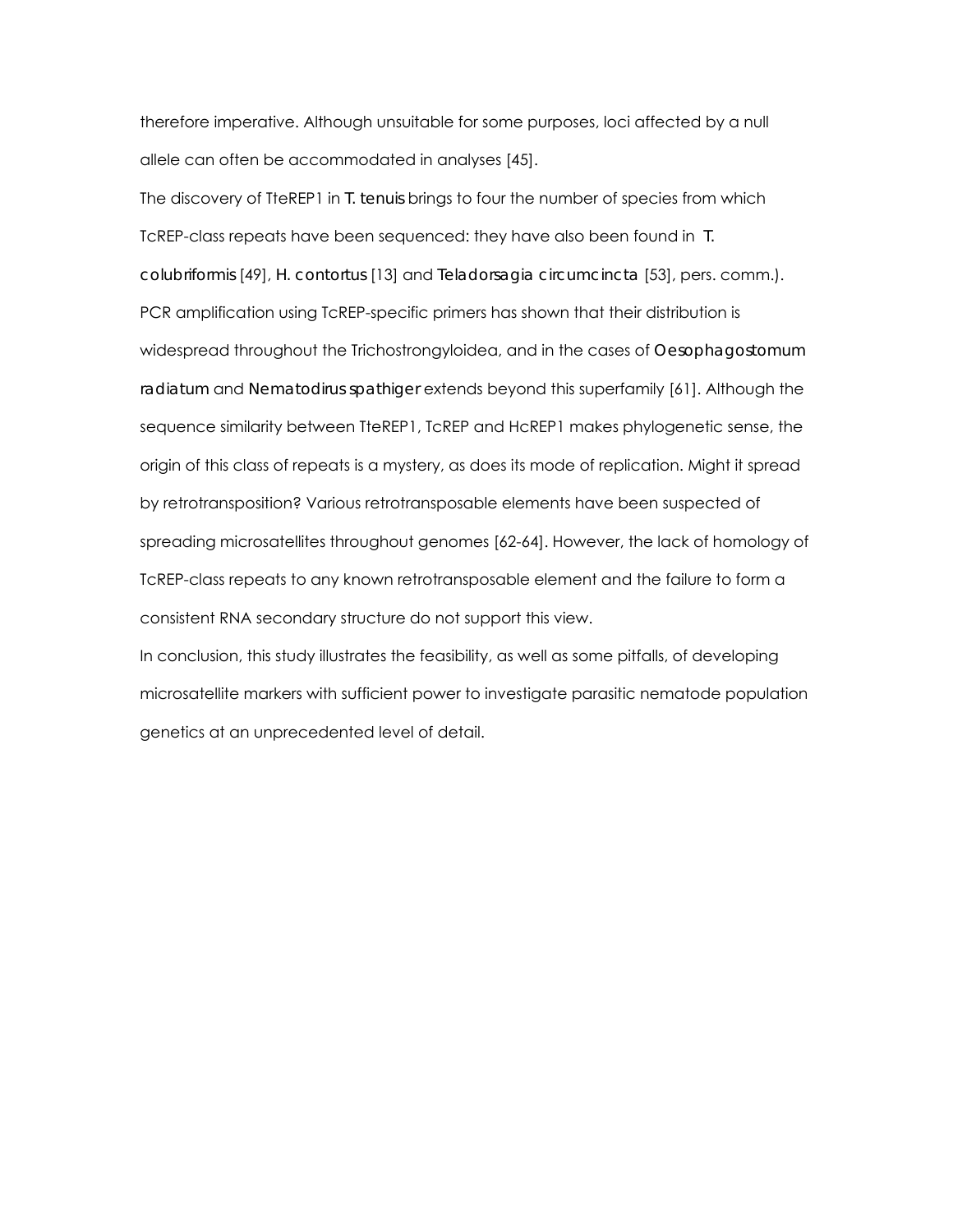### **Acknowledgements**

We thank Andrew Leviston for help with BLAST analysis, Stuart Piertney for providing grouse primers and DNA, Peter Hudson, Victoria Grillo, John Gilleard and Pedro Pedro for valuable discussions and insights, and Barbara Mable, Terry Burke and two anonymous referees for commenting on the manuscript. We are also grateful to the Dave Newborn, the Game Conservancy Trust, UK, and to many gamekeepers and estate owners for access to sampling sites and assistance with sampling. This study was funded by the Natural Environment Research Council (NERC), UK and The Leverhulme Trust, UK.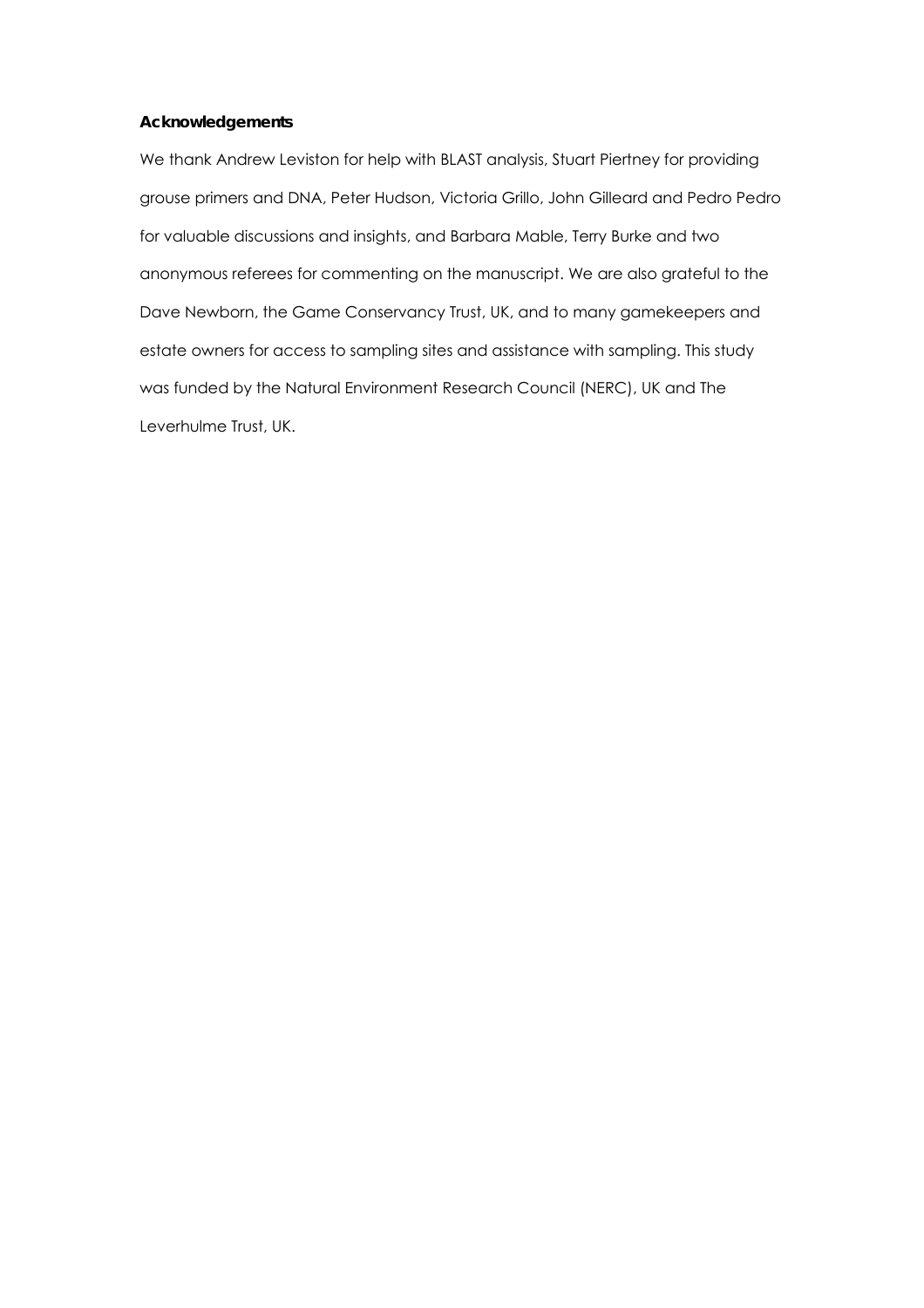#### **References**

[1] Taylor SM. Resistanceto chemical treatment of endoparasites. Meat & Livestock Commission, Milton Keynes, UK, 1999.

[2] Van Wyk JA. Refugia – overlooked as perhaps the most potent factor concerning the development of anthelmintic resistance. Onderstepoort J Vet Res 2001;68:55-67.

[3] Lenormand T, Raymond M. Resistance management: the stable zone strategy. Proc R Soc Lond B Biol Sci 1998;265:1985-90.

[4] Wolstenholme AJ, Fairweather I, Prichard R, von Samson-Himmelstjerna G,

Sangster NC. Drug resistance in veterinary helminths. Trends Parasitol 2004;20:469-76.

[5] Lenormand T, Bourguet D, Guillemaud T, Raymond M. Tracking the evolution of insecticide resistance in the mosquito Culex pipiens. Nature 1999;400:861-4.

[6] Cornell SJ, Isham VS, Smith G, Grenfell BT. Spatial parasite transmission,

drug resistance, and the spread of rare genes. Proc Natl Acad Sci U S A

2003;100:7401-5.

[7] Blouin MS, Liu J, Berry RE. Life cycle variation and the genetic structure of nematode populations. Heredity 1999;83:253-9.

[8] Brant SV, Orti G. Evidence for gene flow in parasitic nematodes between two host species of shrews. Mol Ecol 2003;12:2853-9.

[9] Braisher TL, Gemmell NJ, Grenfell BT, Amos W. Host isolation and patterns of genetic variability in three populations of Teladorsagia from sheep. Int J Parasitol 2004;34:1197-204.

[10] Tautz D, Renz M. Simple sequences are ubiquitous repetitive components of eukaryotic genomes. Nucleic Acids Res 1984;12:4127-38.

[11] Jarne P, Lagoda PJL. Microsatellites, from molecules to populations and back. Trends Ecol Evol 1996;11:424-9.

[12] Toth G, Gaspari Z, Jurka J. Microsatellites in different eukaryotic genomes: Survey and analysis. Genome Res 2000;10:967-81.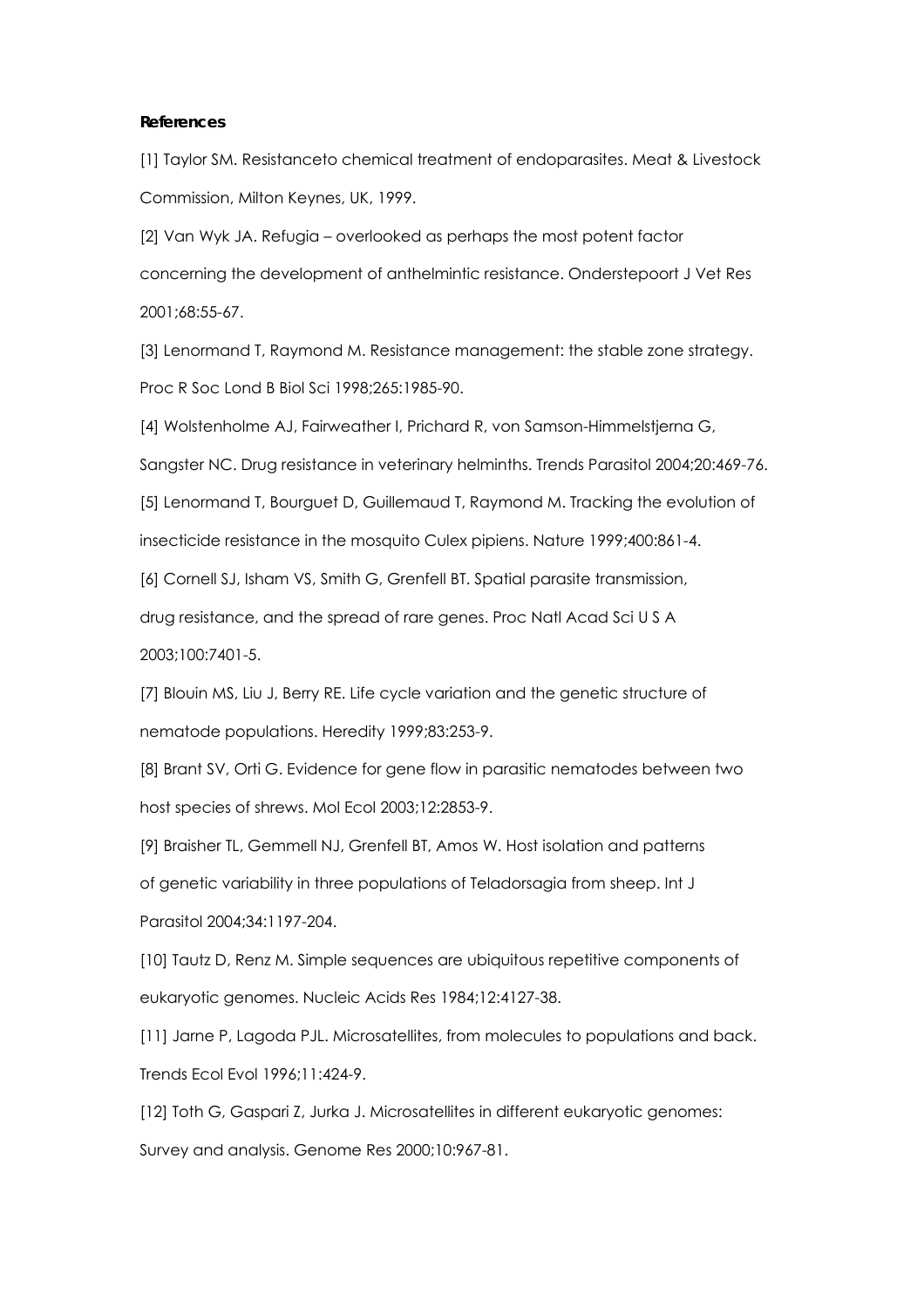[13] Hoekstra R, Criado-Fornelio A, Fakkeldij J, Bergman J, Roos MH. Microsatellites of the parasitic nematode Haemonchus contortus: polymorphism and linkage with a direct repeat. Mol Biochem Parasitol 1997;89:97-107.

[14] Conole JC, Chilton NB, Jarvis T, Gasser RB. Mutation scanning analysis of microsatellite variability in the second internal transcribed spacer (precursor ribosomal RNA) forthree species of Metastrongylus (Strongylida: Metastrongyloidea). Parasitology 2001;122:195-206.

[15] Anderson JD, Williams-Blangero S, Anderson TJC. Spurious genotypes in female nematodes resulting from contamination with male DNA. J Parasitol 2003;89:1232-4. [16] Barker GC, Bundy DAP. Isolation and characterization of microsatellite loci

from the human whipworm Trichuris trichiura. Mol Ecol 2000;9:1181-3.

[17] Underwood AP, Bianco AE. Identification of a molecular marker for the Y chromosome of Brugia malayi. Mol Biochem Parasitol 1999;99:1-10.

[18] Fisher MC, Viney ME. Microsatellites of the parasitic nematode Strongyloides ratti. Mol Biochem Parasitol 1996;80:221-4.

[19] Otsen M, Plas ME, Lenstra JA, Roos MH, Hoekstra R. Microsatellite diversity of isolates of the parasitic nematode Haemonchus contortus. Mol Biochem Parasitol 2000;110:69-77.

[20] Thiéry M, Mugniéry D. Microsatellite loci in the phytoparasitic nematode Globodera. Genome 2000;43:160-5.

[21] Plantard O, Porte C. Isolation and characterization of microsatellite loci in the sugar beet cyst nematode Heterodera schachtii. Mol Ecol Notes 2003;3:139-

41.

[22] Watson H, Lee DL, Hudson PJ. The effect of Trichostrongylus tenuis on the caecal mucosa of young, old and anthelmintic-treated wild red grouse, Lagopus lagopus scoticus. Parasitology 1987;94:405-11.

[23] Hudson PJ. The effect of a parasitic nematode on the breeding production of red grouse. J Anim Ecol 1986;55:85-94.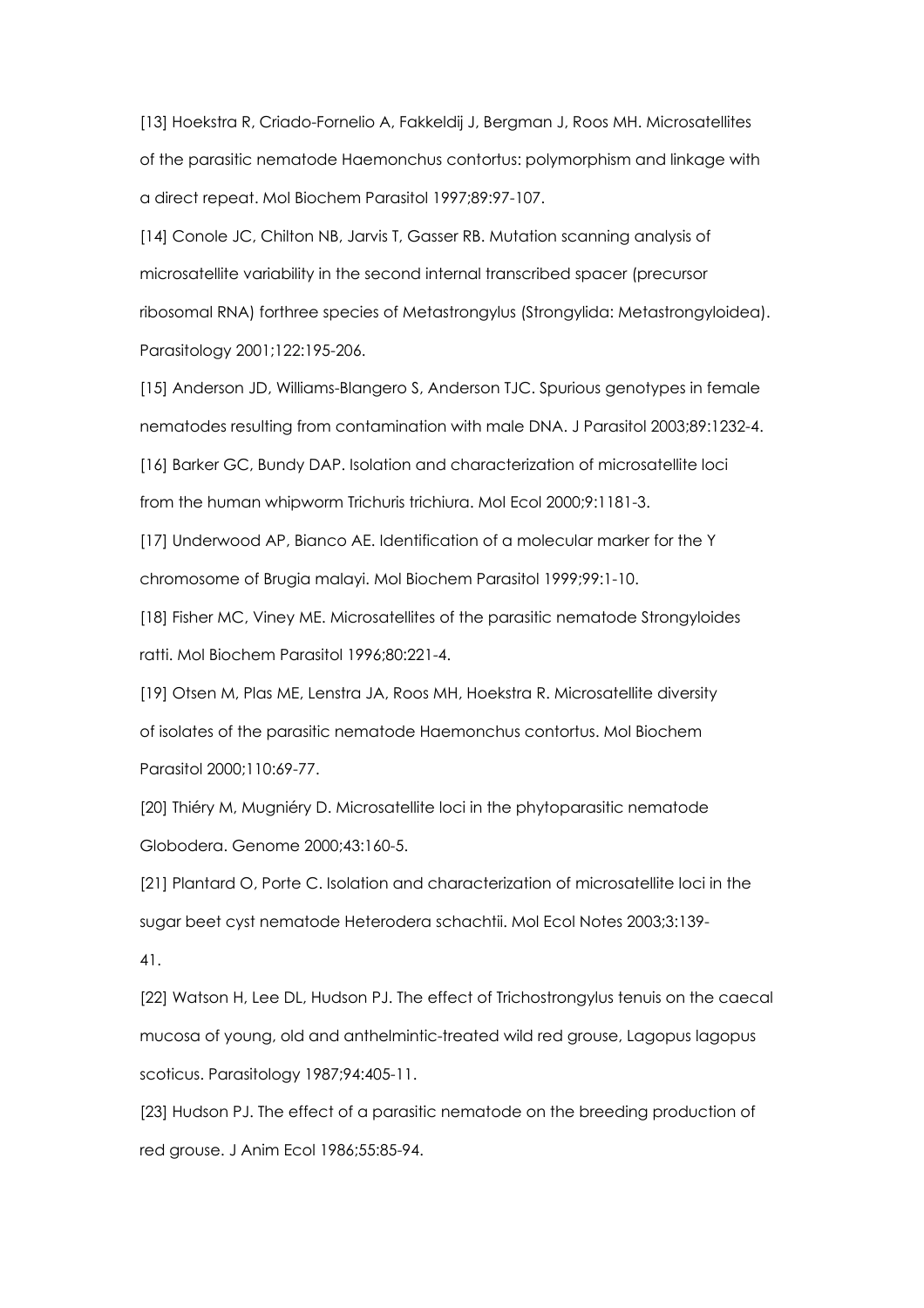[24] Shaw JL, Moss R. Effects of the cecal nematode Trichostrongylus tenuis on egg-laying by captive red grouse. Res Vet Sci 1990;48:59-63.

[25] Delahay RJ, Moss R. Food intake, weight changes and egg production in captive red grouse before and during laying: Effects of the parasitic nematode Trichostrongylus tenuis. Condor 1996;98:501-11.

[26] Hudson PJ, Dobson AP, Newborn D. Prevention of population cycles by parasite removal. Science 1999;282:2256-8.

[27] Hudson PJ, Newborn D. A Manual of Red Grouse and Moorland Management. Fordingbridge, UK: The Game Conservancy Trust, 1995.

[28] Newborn D, Foster R. Control of parasite burdens in wild red grouse Lagopus lagopus scoticus through the indirect application of anthelmintics. J Appl Ecol 2002;39:909-14.

[29] Armour JAL, Neumann R, Gobert S, Jeffreys AJ. Isolation of human simple repeat loci by hybridization selection. Hum Mol Genet 1994;3:599-605.

[30] Sambrook J, Fritsh EF, Maniatis T. Molecular Cloning: A Laboratory Manual. 2nd ed. Cold Spring Harbor, New York, USA: Cold Spring Harbor Laboratory Press, 1989.

[31] Gemmell NJ, Akiyama S. An efficient method for the extraction of DNA from vertebrate tissue. Trends Genet 1996;12:338-9.

[32] PiertneySB, Dallas JF. Isolation and characterization of hypervariable microsatellites in the red grouse Lagopus lagopus scoticus. Mol Ecol 1997;6:93-5. [33] Glenn TC, Glenn SJ. Rapid elution of DNA from agarose gels using polyester

plug spin inserts (PEPSIs). Trends Genet 1994;10:344.

[34] Royle NJ, Hill MC, Jeffreys AJ. Isolation of telomere junction fragments by anchored polymerase chain reaction. Proc R Soc Lond B Biol Sci 1992;247:57-61.

[35] Gibbs M, Dawson DA, McCamley C, Wardle AF, Armour JAL, Burke T.

Chicken microsatellite markers isolated from libraries enriched for simple tandem repeats. Anim Genet 1997;28:401-17.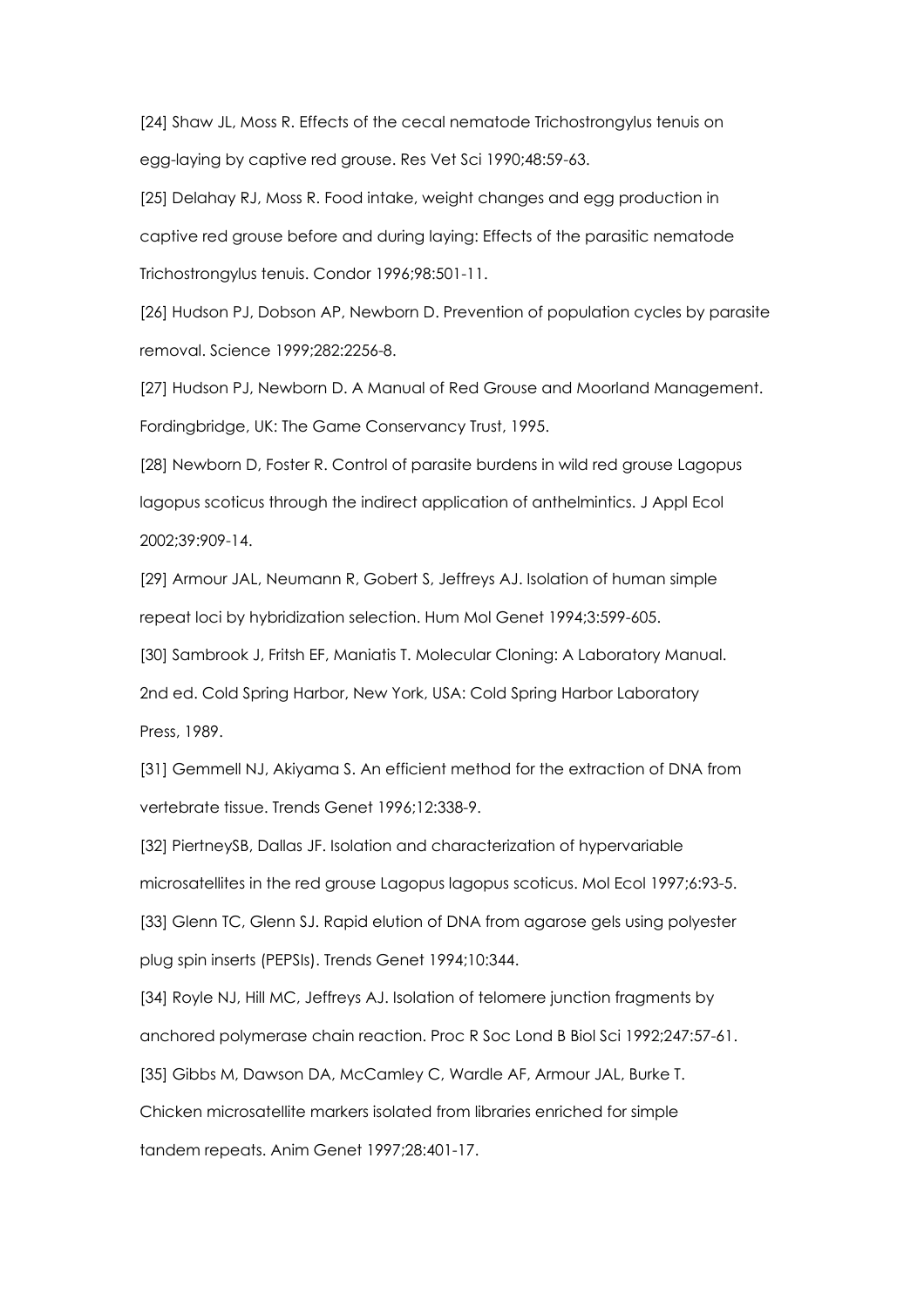[36] Altschul SF, Madden TL, Schaffer AA, et al. Gapped BLAST and PSI

BLAST: a new generation of protein database search programs. Nucleic Acids Res 1997;25:3389-402.

[37] Kumar S, Tamura K, Nei M. MEGA3: Integrated software for Molecular **Evolutionary** 

Genetics Analysis and sequence alignment. Briefings in Bioinformatics 2004;5:150-63. [38] Rozen S, Skaletsky HJ. Primer3 on the WWW for general users and for biologist programmers. In: Krawetz S, Misener S, eds. Bioinformatics Methods and Protocols: Methods in Molecular Biology. Totowa: Humana Press, 2000:365-86.

[39] Floyd R, Abebe E, Papert A, Blaxter M. Molecular barcodes for soil nematode identification. Mol Ecol 2002;11:839-50.

[40] Bassam BJ, Caetano-Anolles G, Gresshoff PM. Fast and sensitive silver staining of polyacrylamide gels. Anal Biochem 1991;196:80.

[41] Bush AO, Lafferty KD, Lotz JM, Shostak AW. Parasitology meets ecology on its own terms: Margolis et al revisited. J Parasitol 1997;83:575-83.

[42] Nei M, Roychoudhury AK. Sampling variances of heterozygosity and genetic distance. Genetics 1974;76:379-90.

[43] Botstein D, White RL, Skolnick M, Davis RW. Construction of a genetic linkage map in man using restriction fragment polymorphisms. Am J Hum Genet 1980;32:314-31.

[44] Gutiérrez JP, Royo LJ, Álvarez I, Goyache F. MolKin (version 2.0) A Computer Program for Genetic Analysis of Populations Using Molecular Coancestry Information. J Hered 2005;96:718-21.

[45] van Oosterhout C, Hutchinson WF, Wills DPM, Shipley P. MICRO CHECKER:

software for identifying and correcting genotyping

errors in microsatellite data. Mol Ecol Notes 2004;4:535-8.

[46] Schneider S, Roessli D, Excoffier L. Arlequin version 2.000: A software for population genetics data analysis. Genetics and Biometry Laboratory, University of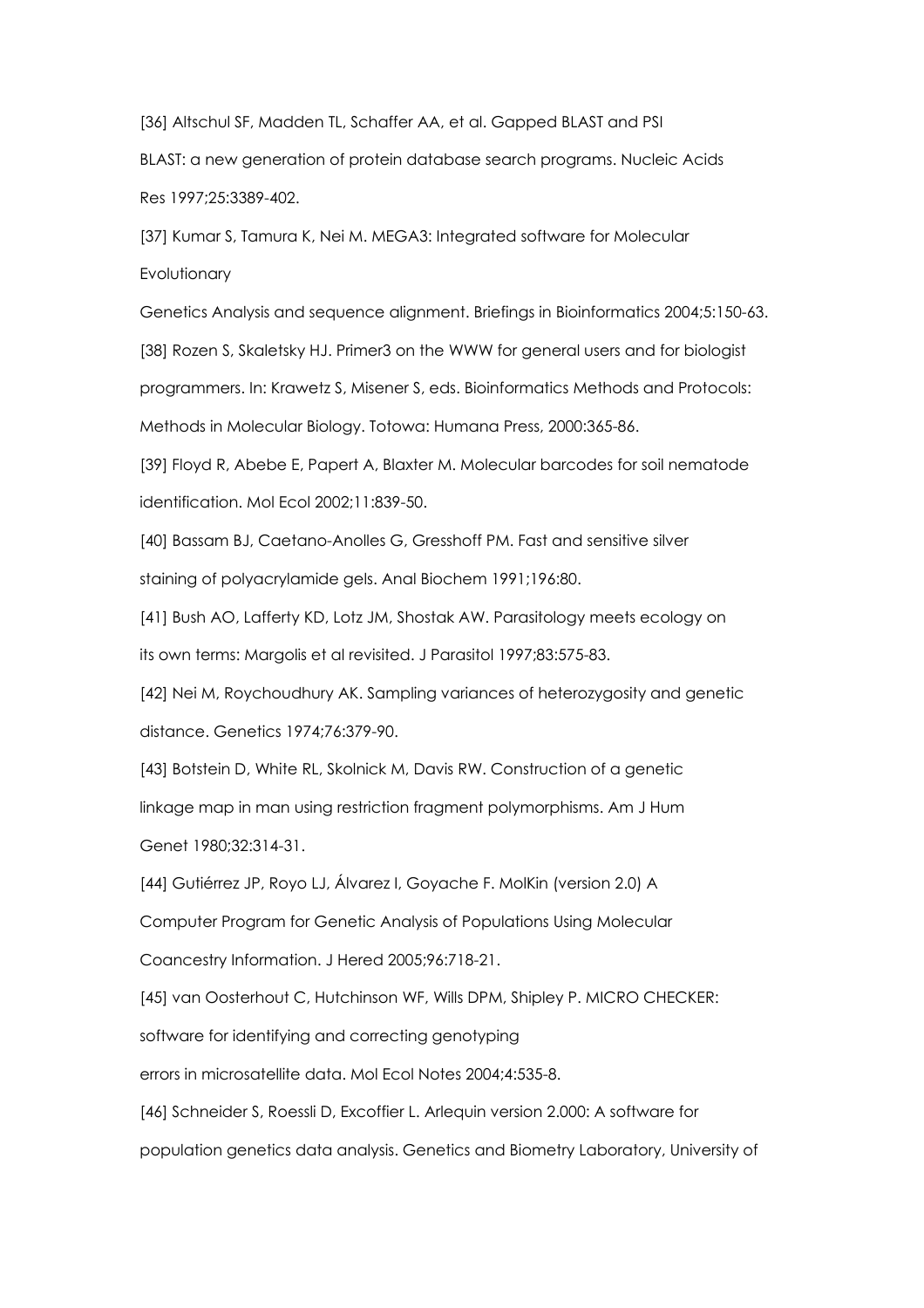Geneva, Switzerland, 2000.

[47] Raymond M, Rousset F. GENEPOP (version1.2): population genetics software for exact test and ecumenicism. J Hered 1995;86:248-9.

[48] Goudet J. FSTAT (vers. 1.2): a computer program to calculate F-statistics. J Hered 1995;86:485-6.

[49] Callaghan MJ, Beh KJ. A middle-repetitive DNA sequence element in the sheep parasitic nematode, Trichostrongylus colubriformis. Parasitology 1994;109:345- 50.

[50] Blaxter ML. Molecular Analysis of Nematode Evolution. In: Kennedy MW, Harnett W, eds. Parasitic Nematodes: Molecular Biology, Biochemistry and Immunology. Wallingford. UK: CABI Publishing, 2001:139-66.

[51] Zuker M. Mfold web server for nucleic acid folding and hybridization prediction. Nucleic Acids Res 2003;31:3406-15.

[52] John B. The chromosomes of zooparasites. Chromosoma 1957;9:61-8.

[53] Grillo V, Jackson F, Gilleard JS. Characterisation of microsatellites from

Teladorsagia circumcincta and the development of a panel suitablefor population genetic studies (in press). Mol Biochem Parasitol 2006.

[54] Johnson PCD, Fowlie MK, Amos W. Isolation of microsatellite loci from the common buzzard (Aves, Accipitridae, Buteo buteo). Mol Ecol Notes 2004;5:208-11.

[55] He Y, Li HM, Brown DJF, Lamberti F, Moens M. Isolation and characterisation of Microsatellites for Xiphinema index using degenerate oligonucleotide primed PCR. Nematology 2003;5:809-19.

[56] Watson A. Social-class, socially-induced loss, recruitment and breeding of red grouse. Oecologia 1985;67:493-8.

[57] Anderson TJC, Romeroabal ME, Jaenike J. Mitochondrial DNA and Ascaris microepidemiology: the composition of parasite populations from individual hosts, families and villages. Parasitology 1995;110:221-9.

[58] Nadler SA, Lindquist RL, Near TJ. Genetic structure of midwestern Ascaris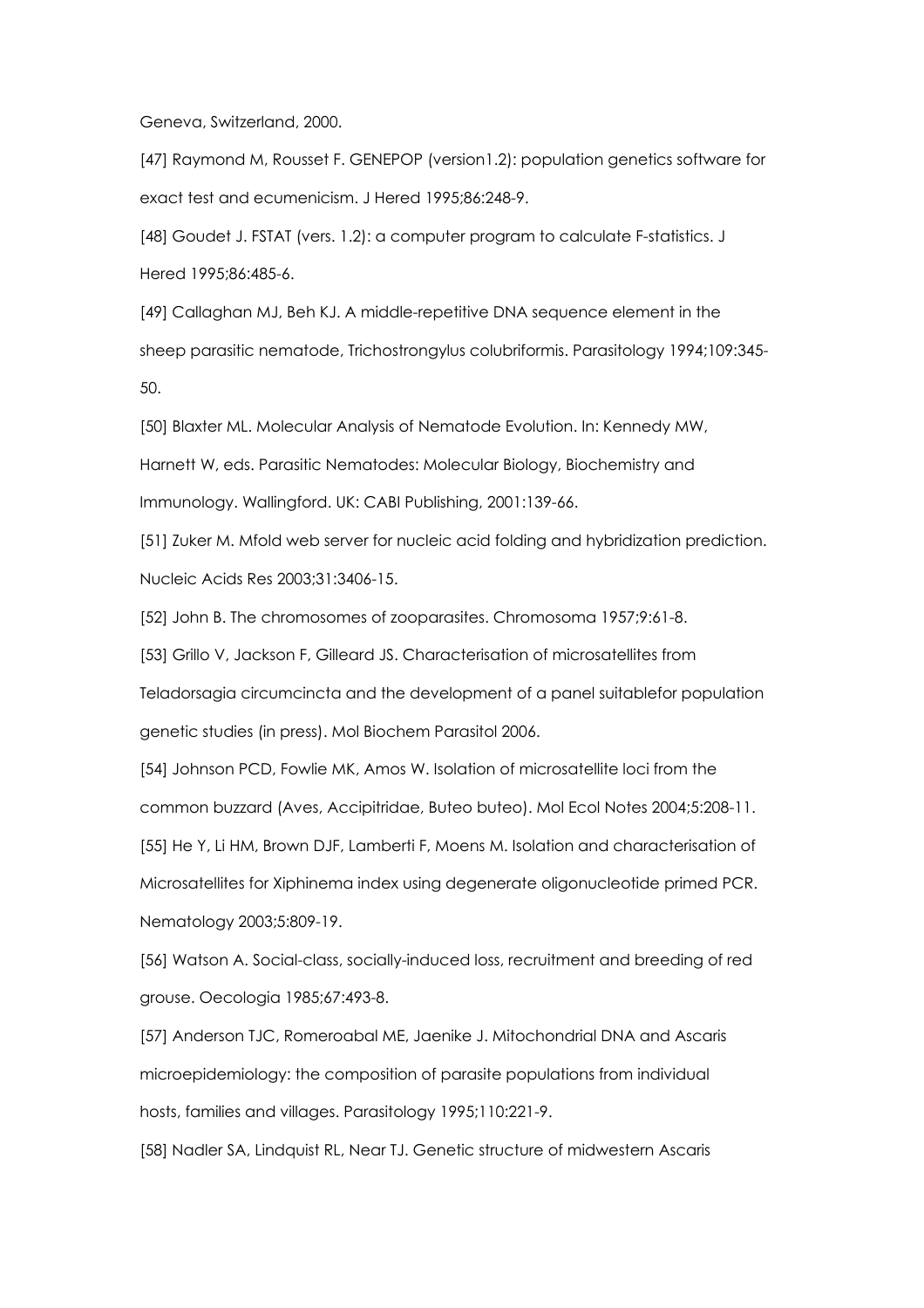suum populations: a comparison of isoenzyme and RAPD markers. J Parasitol 1995;81:385-94.

[59] Criscione CD, Poulin R, Blouin MS. Molecular ecology of parasites: elucidating ecological and microevolutionary processes.Mol Ecol 2005;14:2247-57.

[60] Wahlund S. Zusammensetzung von Population und Korrelationserscheinung vom Standpunkt der Vererbungslehre aus Betrachtet. Hereditas 1928;11:65- 106.

[61] Gasser RB, Nansen P, Bogh HO. Specific fingerprinting of nematodes by PCR with single primers to defined repetitive elements (vol 60, pg 127, 1995). Acta Trop 1996;61:273.

[62] Beckman JS, Weber JL. Survey of human and rat microsatellites. Genomics 1992;12:627-31.

[63] Arcot SS, Wang Z, Weber JL. Alu repeats: a source for the genesis of primate microsatellites. Genomics 1995;29:136-44.

[64] Wilder J, Hollocher H. Mobile elements and the genesis of microsatellites in dipterans. Mol Biol Evol 2001;18:384-92.

[65] Rice WR. Analyzing tables of statistical tests. Evolution 1989;43:223-5.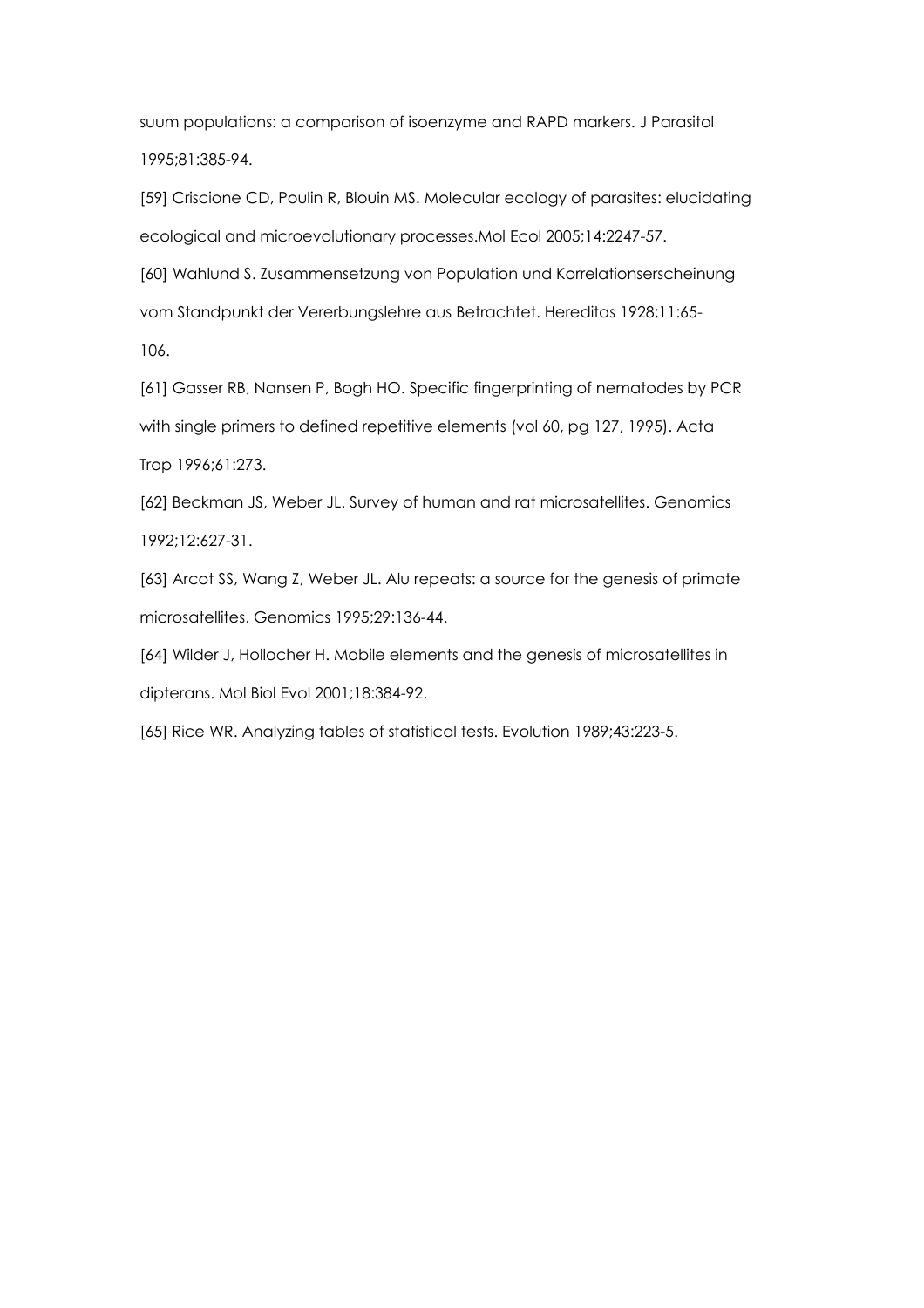|                     |                              |             | polymorphic information content; P1-3: multiplex panels 1-3. |                         |             |           |                         |                                    |       |
|---------------------|------------------------------|-------------|--------------------------------------------------------------|-------------------------|-------------|-----------|-------------------------|------------------------------------|-------|
| Locus               | EMBL                         | Longest     | Primer sequences (5'-3') <sup>e</sup>                        | Pane <sup>l</sup>       | Allele      | $\gtrsim$ | $H_o$                   | $H_e \left( \pm \text{SE} \right)$ | PIC   |
|                     | Accession                    | repeat      |                                                              | or $T_a$                | size        | adults    |                         |                                    |       |
|                     | number                       | motif       |                                                              | <u>ုး</u>               | range       | typed     |                         |                                    |       |
| Tte002              | <b>AM167568</b>              | $(AC)_{8}$  | <b>しりHHAHAOHOOOOAOHOHOO</b>                                  | $\overline{\mathtt{p}}$ | 139-151     | 10/105    | 0.762                   | $0.760 (\pm 0.017)$                | 0.727 |
|                     |                              |             | UULLAUARULULUUUUUA-LEE                                       |                         |             |           |                         |                                    |       |
|                     | Tte016 <sup>a</sup> AM167580 | $(AC)_{10}$ | UHARDHHADHUUUUUUUH                                           | ቯ                       | 171-184     | 13/104    | n/a                     | $0.695 (\pm 0.046)$                | 0.681 |
|                     |                              |             | CTTCACCTCOACHT                                               |                         |             |           |                         |                                    |       |
| Tte102              | <b>AM167659</b>              | (AC)        | UUUH AUAUHUUH AUH HAAUH                                      | ቪ                       | 80-108      | 12/111    | 0.757                   | $0.805 \ (\pm 0.010)$              | 0.778 |
|                     |                              |             | fam-GCGTTTAATGCAACCAAG                                       |                         |             |           |                         |                                    |       |
| Tte <sub>211</sub>  | <b>AM167742</b>              | $(AC)_6$    | UUHUKUKAUHUUUUUKUUKHU-pe                                     | $\overline{\mathtt{p}}$ | 130-148     | 8/106     | 0.651                   | $0.660 (\pm 0.026)$                | 0.619 |
|                     |                              |             | TGCCCARAATTAGAAAACTG                                         |                         |             |           |                         |                                    |       |
| Tte218 <sup>a</sup> | <b>AM167748</b>              | $(AC)_{13}$ | ACACCACCCATCTCTAC                                            | 冨                       | $102 - 120$ | 16/111    | $\mathbf{n}/\mathbf{a}$ | $0.829 \ (\pm 0.020)$              | 0.810 |
|                     |                              |             | hex-CCTGTAGCACAAAGCTACG                                      |                         |             |           |                         |                                    |       |
| Tte254              | <b>AM16772</b>               | $(AC)_6$    | hex-TGATTCCTACATAATTTG                                       | Ξ                       | 131-166     | 18/110    | 0.836                   | $0.818 \ (\pm 0.015)$              | 0.798 |
|                     |                              |             | UHHHUHHUKAHUUUUUK                                            |                         |             |           |                         |                                    |       |
| Tte335              | <b>AM167821</b>              | $(AC)_{13}$ | UHACAGARETHUACUGCO-UP                                        | ቯ                       | $77 - 89$   | 8/111     | 0.793                   | $0.788 \ (\pm 0.015)$              | 0.760 |
|                     |                              |             | GATCHOUSOURCHT                                               |                         |             |           |                         |                                    |       |
| Tte003              | <b>AM167569</b>              | $(AC)_{17}$ | ULARRUUUULLULAUURUU                                          | $\overline{5}$          | 133-156     | 14/109    | 0.606                   | $0.713 \ (\pm 0.028)$              | 0.690 |
|                     |                              |             | DUARUUURRUURRAULAU-XOL                                       |                         |             |           |                         |                                    |       |
| Tte030              | <b>AM167594</b>              | $(AG)_{12}$ | U REGULAU GUNU REARTU DE CA                                  | $\mathcal{L}$           | 118-159     | 22/107    | $0.589^{b}$             | $0.912 (\pm 0.008)$                | 0.906 |
|                     |                              |             | ULULULULULULLLLUUULKU-UU                                     |                         |             |           |                         |                                    |       |
| Tte303              | <b>AM167799</b>              | $(AC)_{11}$ | UHUHUHUUKKUKUUHKU                                            | $\mathcal{L}$           | $97 - 113$  | 9/111     | 0.568                   | $0.562 (\pm 0.031)$                | 0.519 |
|                     |                              |             | Ded ACTATTERTHERS                                            |                         |             |           |                         |                                    |       |

Primer sequences, diversity statistics and other characteristics of 21 polymorphic microsatellite marker loci developed for the parasitic nematode Primer sequences, diversity statistics and other characteristics of 21 polymorphic microsatellite marker loci developed for the parasitic nematode Trichostron volus tenuis,  $T_a$ ; annealing temperature; N: number of alleles; H<sub>is</sub> observed heterozygosity; H<sub>is</sub> expected heterozygosity (+ SE); PIC: *Trichostrongylus tenuis*. *Ta*: annealing temperature; *N*: number of alleles; *Ho*: observed heterozygosity; *He*: expected heterozygosity (± SE); PIC:

Table 1

28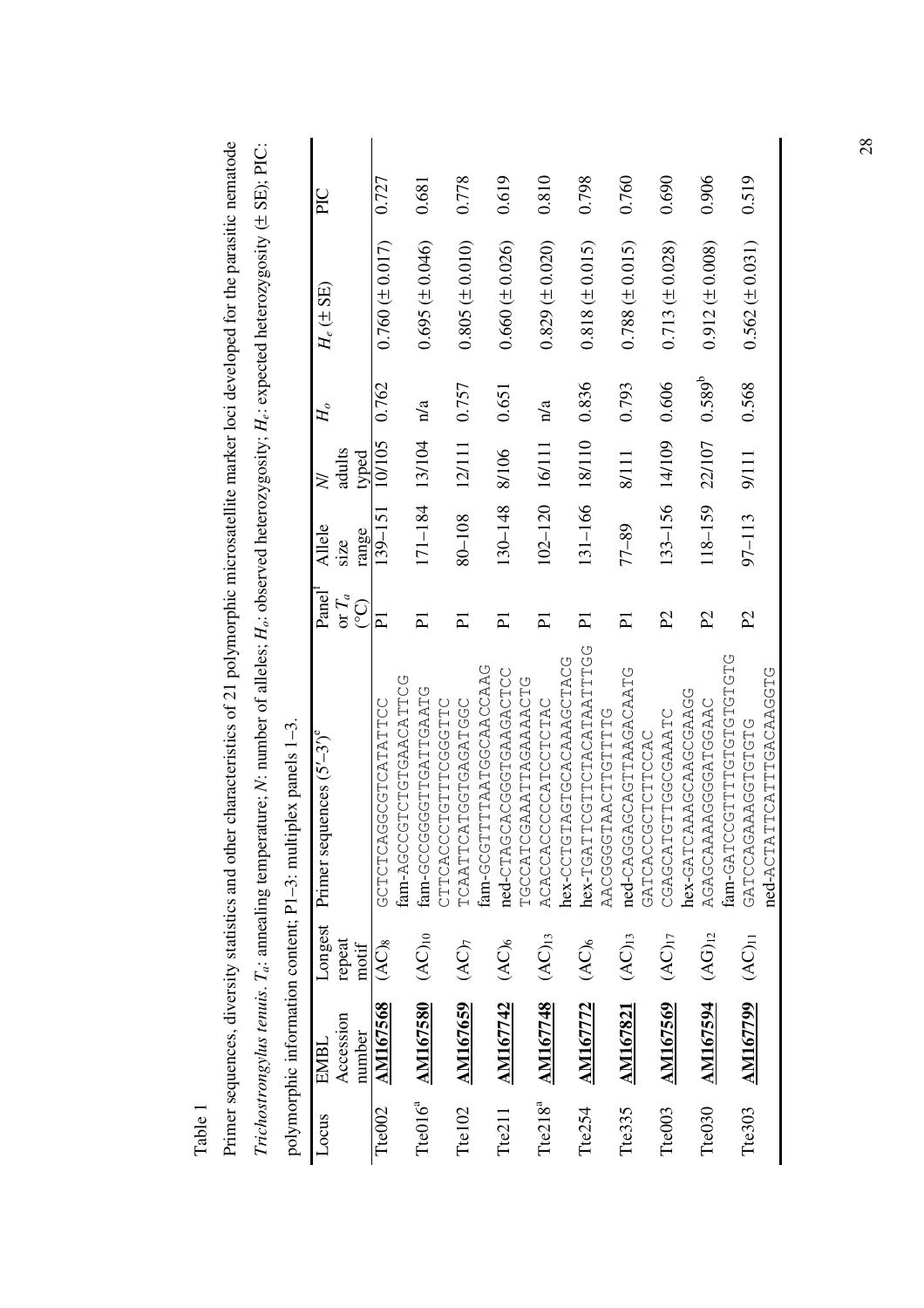|                         | Tte378 <sup>a</sup> AM167841 (AC) <sub>8</sub> |                                          | ned-ATCCCCCAAGAAGCTATG                 | $\mathcal{L}$  | 133-162 10/109 |        | n/a             | $0.530 (\pm 0.054)$   | 0.510 |
|-------------------------|------------------------------------------------|------------------------------------------|----------------------------------------|----------------|----------------|--------|-----------------|-----------------------|-------|
|                         |                                                |                                          | UULKUKUUUUUKKLKUK                      |                |                |        |                 |                       |       |
| Tte057                  | <b>AM167620</b>                                | $(AC)_{14}$                              | CTTCATTAAAACTC                         | $E_{\rm}$      | $78 - 116$     | 17/110 | 0.764           | $0.791 (\pm 0.020)$   | 0.770 |
|                         |                                                |                                          | ned-GAATTTCTCTGTTC                     |                |                |        |                 |                       |       |
| Tte134                  | <b>AM167688</b>                                | $(AC)_{12}$                              | ULLURUUULULUULLUULUU-XAA               | R              | $111 - 137$    | 14/109 | 0.835           | $0.870 (\pm 0.010)$   | 0.857 |
|                         |                                                |                                          | hex-GAAGTCCTCCTCC                      |                |                |        |                 |                       |       |
| Tte331                  | <b>AM167818</b>                                | $(AC)_{11}$                              | fam-GATCAGAGAATGCATTTC                 | R              | $68 - 92$      | 14/110 | 0.755           | $0.767 (\pm 0.024)$   | 0.748 |
|                         |                                                |                                          | UUHHKUHUUHUUHHUHKU                     |                |                |        |                 |                       |       |
| Tte365                  | <b>AM167832</b>                                | $(AC)_{10}$                              | UHHHUHUHUUHUUHKUUU                     | $\mathbb{E}$   | $126 - 136$    | 7/110  | 0.573           | $0.577 (\pm 0.024)$   | 0.508 |
|                         |                                                |                                          | UHUHUUHKUUUUHUUU-tuttu                 |                |                |        |                 |                       |       |
| Tte017                  | <b>AM167581</b>                                | $(AC)$ <sub>5</sub>                      | U KU H H U U K H H U U H H U H U U U U | $60^{\rm d}$   | 175-181        | 4/99   | 0.273           | $0.245 (\pm 0.039)$   | 0.231 |
|                         |                                                |                                          | ned-TTGCACACACAGAGATATG                |                |                |        |                 |                       |       |
| Tte <sub>025</sub>      | <b>AM167589</b>                                | $(AC)$ <sub>5</sub>                      | AHOOOOOAOOAOHAHAOOAH                   | $\Im$          | 102-106        | 2/14   | $0.125^{\circ}$ | $0.069 \ (\pm 0.063)$ | 0.067 |
|                         |                                                |                                          |                                        |                |                |        |                 |                       |       |
| Tte <sub>027</sub>      | <b>AM167591</b>                                | $(AG)_6$                                 | TACGOOCACOROHATACGTA                   | $\rm ^{\circ}$ | 143-157        | 2/14   | $0.125^{\circ}$ | $0.069 \ (\pm 0.063)$ | 0.067 |
|                         |                                                |                                          | URURHURUUUUUUHUHKH                     |                |                |        |                 |                       |       |
| Tte <sub>114</sub>      | <b>AM167671</b>                                | $\overline{(\mathsf{AC})_{10}}$          | TACGACACHATATGUAH                      | $\infty$       | 147-163        | 3/6    | $0.167^c$       | $0.569 \ (\pm 0.079)$ | 0.477 |
|                         |                                                |                                          |                                        |                |                |        |                 |                       |       |
| Tte <sub>199</sub>      | <b>AM167735</b>                                | $\widetilde{\left( \mathrm{AC}\right) }$ | URUURUUHRRUUURHUUURHUHRU               | 63             | $100 - 124$    | 7/12   | $0.545^{\circ}$ | $(0.777 \pm 0.047)$   | 0.744 |
|                         |                                                |                                          | CAAGGACGACCACCAA                       |                |                |        |                 |                       |       |
| Tte <sub>201</sub>      | <b>AM167737</b>                                | $(AG)_{14}$                              | UUHUHUKHHUUUKUUHKUHKU                  | $\infty$       | 264-289        | 11/12  | $0.917^c$       | $0.854 (\pm 0.043)$   | 0.841 |
|                         |                                                |                                          | UUHHHARUHAHAUARHUUUUU                  |                |                |        |                 |                       |       |
| <sup>a</sup> Sex-linked |                                                |                                          |                                        |                |                |        |                 |                       |       |

b Null hypothesis of Hardy-Weinberg equilibrium (HWE) rejected (*P* < 0.05 after sequential Bonferroni adjustment for multiple tests [65]). <sup>b</sup> Null hypothesis of Hardy-Weinberg equilibrium (HWE) rejected (P < 0.05 after sequential Bonferroni adjustment for multiple tests [65]). <sup>6</sup> Deviation from HWE was not tested due to low sample size. c Deviation from HWE was not tested due to low sample size.

<sup>d</sup> Tte017 was amplified singly but was added to multiplex panel 2 after PCR for automated genotyping. d Tte017 was amplified singly but was added to multiplex panel 2 after PCR for automated genotyping.

e The fluorescent label (FAM, HEX or NED) is indicated at the 5′-end of the primer sequence for loci that were automatically genotyped. <sup>e</sup> The fluorescent label (FAM, HEX or NED) is indicated at the 5'-end of the primer sequence for loci that were automatically genotyped.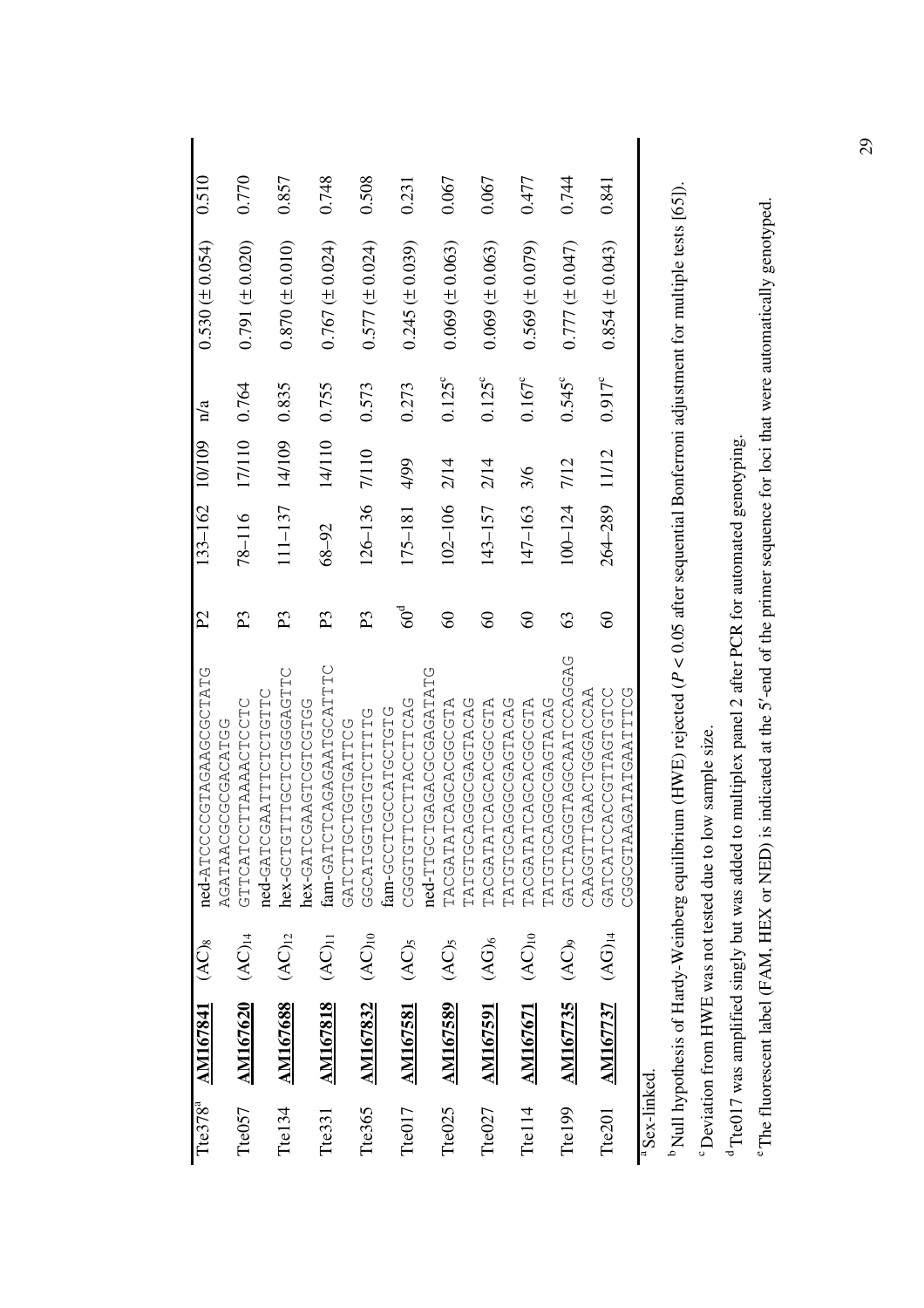$\text{``The panel number (P1-3)}$  is given for loci that were amplified by multiplex PCR, while for loci that were amplified singly the annealing f The panel number (P1–3) is given for loci that were amplified by multiplex PCR, while for loci that were amplified singly the annealing temperature is shown (see Materials and Methods). temperature is shown (see Materials and Methods).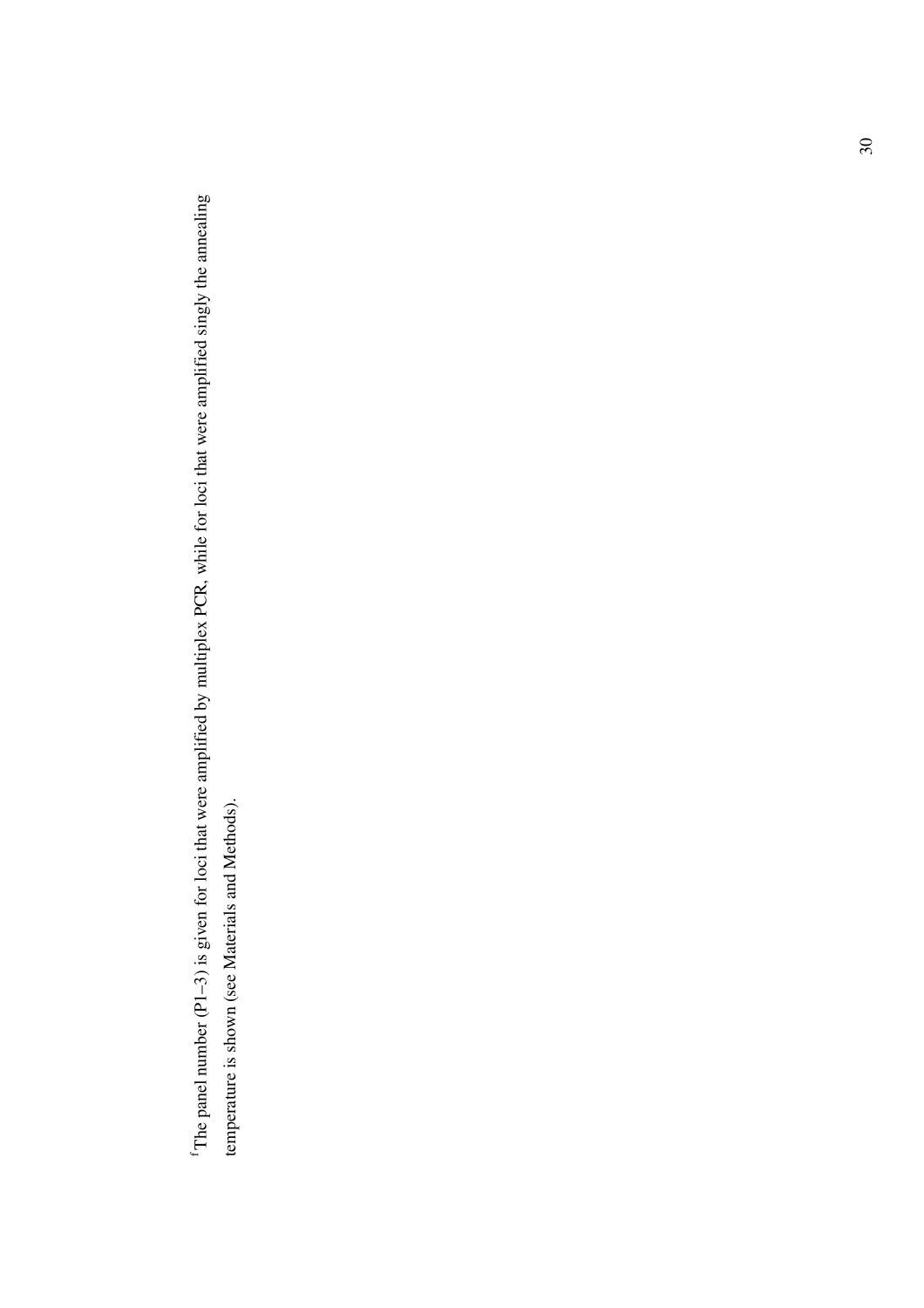# Table 2

| Repeat unit | Frequency | $n$ (range)  |
|-------------|-----------|--------------|
| AC          | 294       | $10.5(3-73)$ |
| AG          | 7         | $11.1(6-15)$ |
| <b>CAT</b>  | 1         | 5            |
| <b>AAAC</b> | 1         | 6            |
| <b>AAAG</b> | 2         | $4(3-5)$     |
| <b>AAGT</b> | 1         | 5            |
| <b>GTAT</b> | 1         | 10           |
|             |           |              |

Frequencies of seven repeat motifs among 307 *Trichostrongylus tenuis* microsatellite loci isolated from *T. tenuis*. *n*: mean number of repeat units.

#### Table 3

PCR amplification success and polymorphism of TteREP1-linked (REP<sup>+</sup>) and unlinked (REP) microsatellite loci. REP<sup>+</sup> microsatellites amplified less frequently than REP<sup>-</sup> loci ( $\chi^2$  = 5.2, *P* = 0.02), and those REP<sup>+</sup> loci that did amplify were less likely to be polymorphic ( $\chi^2$  = 10.3, *P* = 0.001). Amplification failure is defined as the absence of a PCR product or the appearance of a smear on a polyacrylamide gel.

|                                              | Total loci |        | Amplification Monomorphic Polymorphic |  |
|----------------------------------------------|------------|--------|---------------------------------------|--|
|                                              | tested     | failed |                                       |  |
| $\overline{\text{R}}\text{E}\text{P}^+$ loci | 28         | 23     |                                       |  |
| REP <sup>-</sup> loci                        | 66.        | 38     |                                       |  |

#### Table 4

Hierarchical analysis of molecular variance (AMOVA) between and within infrapopulations (IPs) of *T. tenuis* calculated using data from eleven loci. The *P*-value is the probability of observing a higher variance component and associated *F*-statistic under the null hypothesis of no partitioning of variance among hosts or individuals.

| Variance component           | Variance | $\%$ Total | <i>F</i> -statistic | <i>P</i> -value |
|------------------------------|----------|------------|---------------------|-----------------|
| Among IPs                    | 0.0005   | 0.01       | $F_{ST} = 0.000$    | 1.00            |
| Among individuals within IPs | 0.0564   | 1.47       | $F_{IS} = 0.015$    | 0.16            |
| Within individuals           | 3.7824   | 98.5       | $F_{IT} = 0.015$    | 0.17            |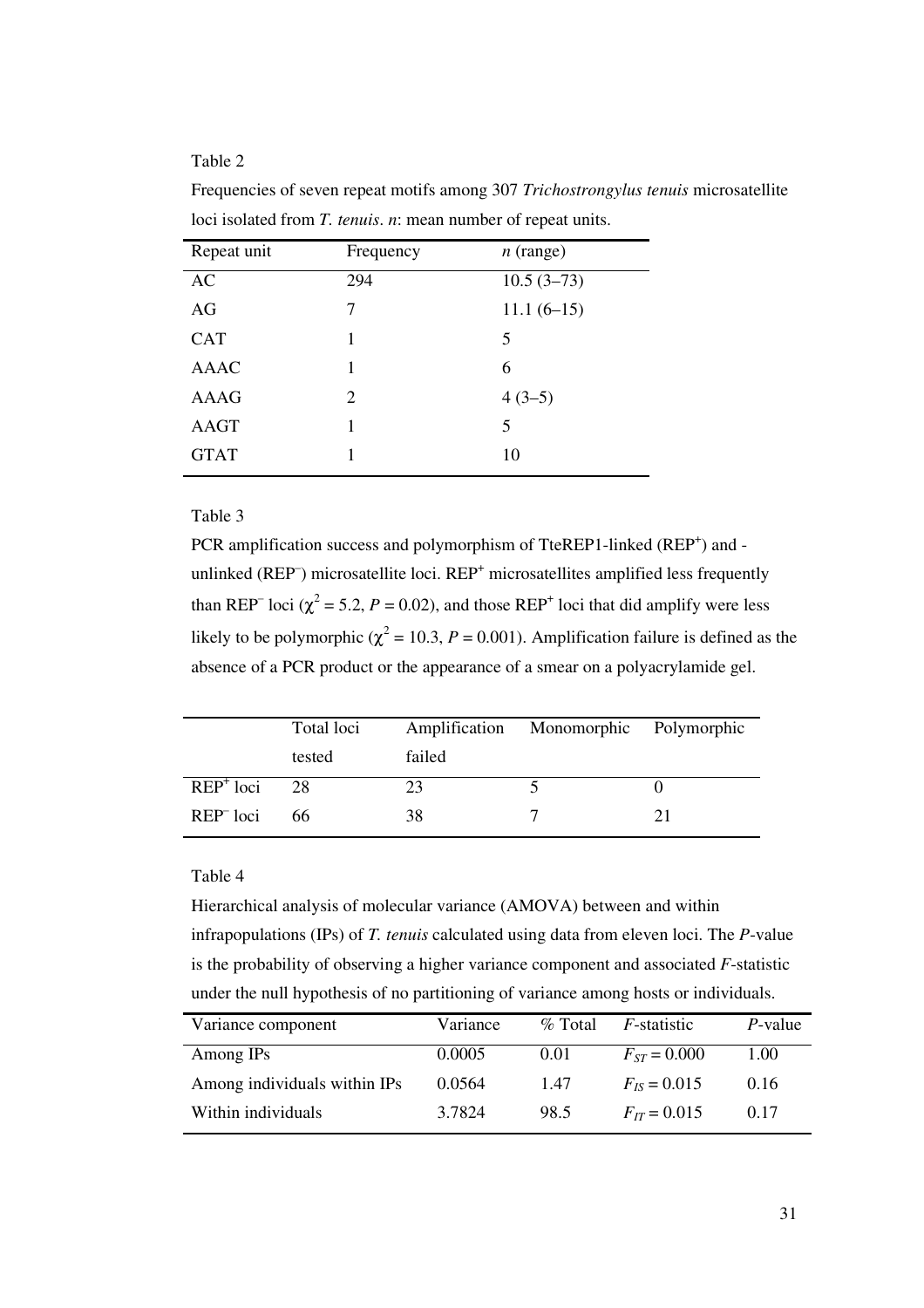# Table 5

Pairwise  $F_{ST}$  with 95% confidence intervals between four *T. tenuis* infrapopulations (hosts 1–4) estimated using 111 sixteen-locus microsatellite genotypes. Confidence intervals are given in brackets and were estimated by bootstrapping over loci.

|        | Host 1                          | Host 2                          | Host 3                 |
|--------|---------------------------------|---------------------------------|------------------------|
| Host 2 | $-0.001$ ( $-0.010$ , $0.011$ ) |                                 |                        |
| Host 3 | $0.002(-0.006, 0.013)$          | $-0.001$ ( $-0.007$ , 0.006)    |                        |
| Host 4 | $0.001 (-0.005, 0.008)$         | $-0.002$ ( $-0.009$ , $0.005$ ) | $0.007(-0.002, 0.019)$ |

# Table 6

Levels of microsatellite variation in six species of animal and plant parasitic nematodes, gauged by expected heterozygosity (*He*) or polymorphic information content (PIC) averaged over *n* marker loci.

| Nematode species          | Host          | $\boldsymbol{n}$ | $H_e$ | <b>PIC</b> | Source     |
|---------------------------|---------------|------------------|-------|------------|------------|
| Trichostrongylus tenuis   | Red grouse 21 |                  | 0.650 | 0.624      | This study |
| Haemonchus contortus      | Sheep         | 31               |       | 0.535      | [13, 19]   |
| Teladorsagia circumcincta | Sheep         | $\mathcal{T}$    | 0.611 |            | [53]       |
| Trichuris trichiura       | Human         | 6                | 0.787 |            | [16]       |
| Globodera pallida         | Potato        | 9                | 0.526 |            | [20]       |
| Heterodera schachtii      | Sugar beet 5  |                  | 0.562 |            | [21]       |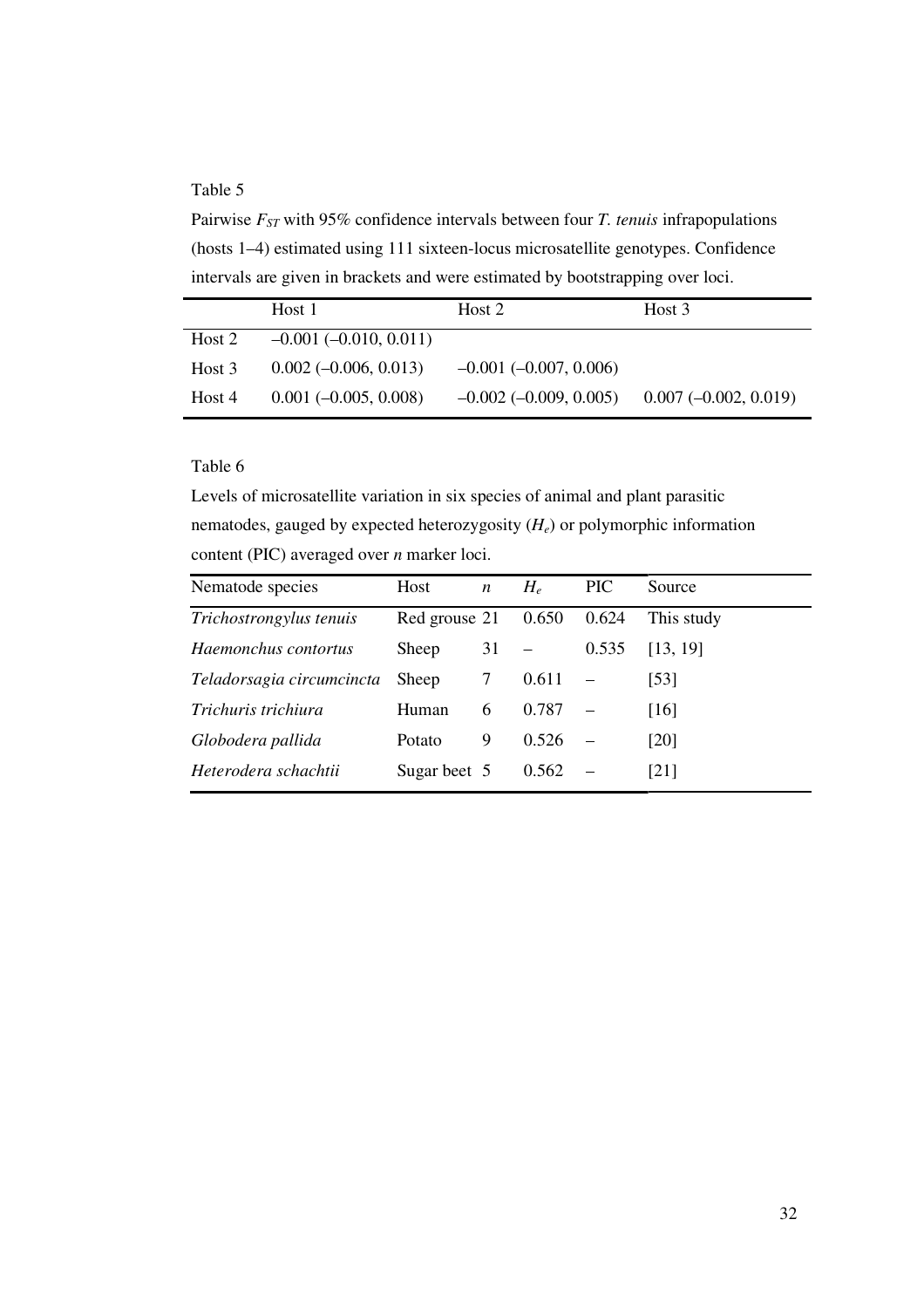# **Figure legends**

Fig. 1. Intra- and inter-specific alignment of sequences upstream (a) and downstream (b, c) of *T. tenuis* (GT)<sub>n</sub> microsatellites. (a) Alignment of the two consensus sequences (exemplified by Tte323REP and Tte036REP) of the highly conserved 35-bp upstream sequence with homologous sequences upstream of *T. colubriformis* (Tc15) and *H. contortus* (Hcms3, Hcms21) microsatellites. (b) Alignment of the consensus TteREP1 sequence with three complete and two incomplete TteREP1 repeat elements from Tte009REP and Tte323REP, the TcREP element of Tc15, and the HcREP1 element of Hcms21. Adjacent TteREP1 repeats are numbered (e.g. Tte009REP#3) to indicate order downstream of the  $(GT)$ <sub>n</sub> microsatellite. (c) Alignment of the downstream sequence of Tte036REP with the homologous sequence from Tc15, located immediately downstream of TcREP. The first 75 bp of the Tc15 sequence (underlined) closely match the first half of TcREP (not shown) but not Tte036REP, while the remainder is highly homologous to Tte036REP. Nucleotide identity (ignoring insertions and deletions) is given at the end of the first row of each aligned sequence.